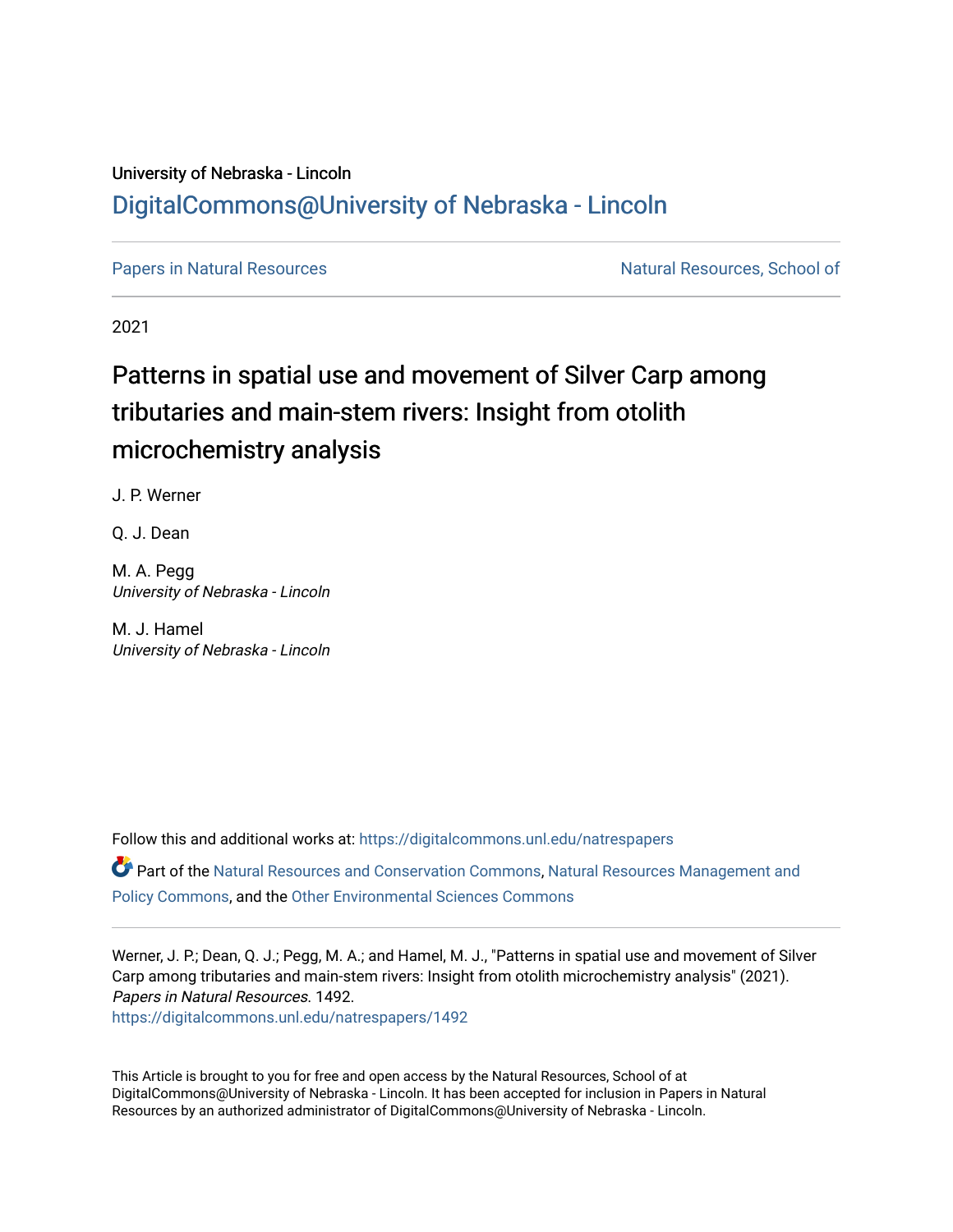

# Patterns in spatial use and movement of Silver Carp among tributaries and main-stem rivers: Insight from otolith microchemistry analysis

#### Jacob P Werner ( $\leq$  [jake.werner37@gmail.com](mailto:jake.werner37@gmail.com))

University of Nebraska-Lincoln School of Natural Resources <https://orcid.org/0000-0003-4592-9983>

#### Quintin J Dean

University of Nebraska-Lincoln School of Natural Resources

#### Mark A Pegg

University of Nebraska-Lincoln School of Natural Resources

#### Martin J Hamel

University of Georgia Warnell School of Forestry and Natural Resources

#### Research Article

Keywords: Silver carp, microchemistry, invasive species management, Missouri River, connectivity, tributary

Posted Date: April 28th, 2021

#### DOI: <https://doi.org/10.21203/rs.3.rs-238096/v1>

License:  $\odot$  0 This work is licensed under a Creative Commons Attribution 4.0 International License. Read Full [License](https://creativecommons.org/licenses/by/4.0/)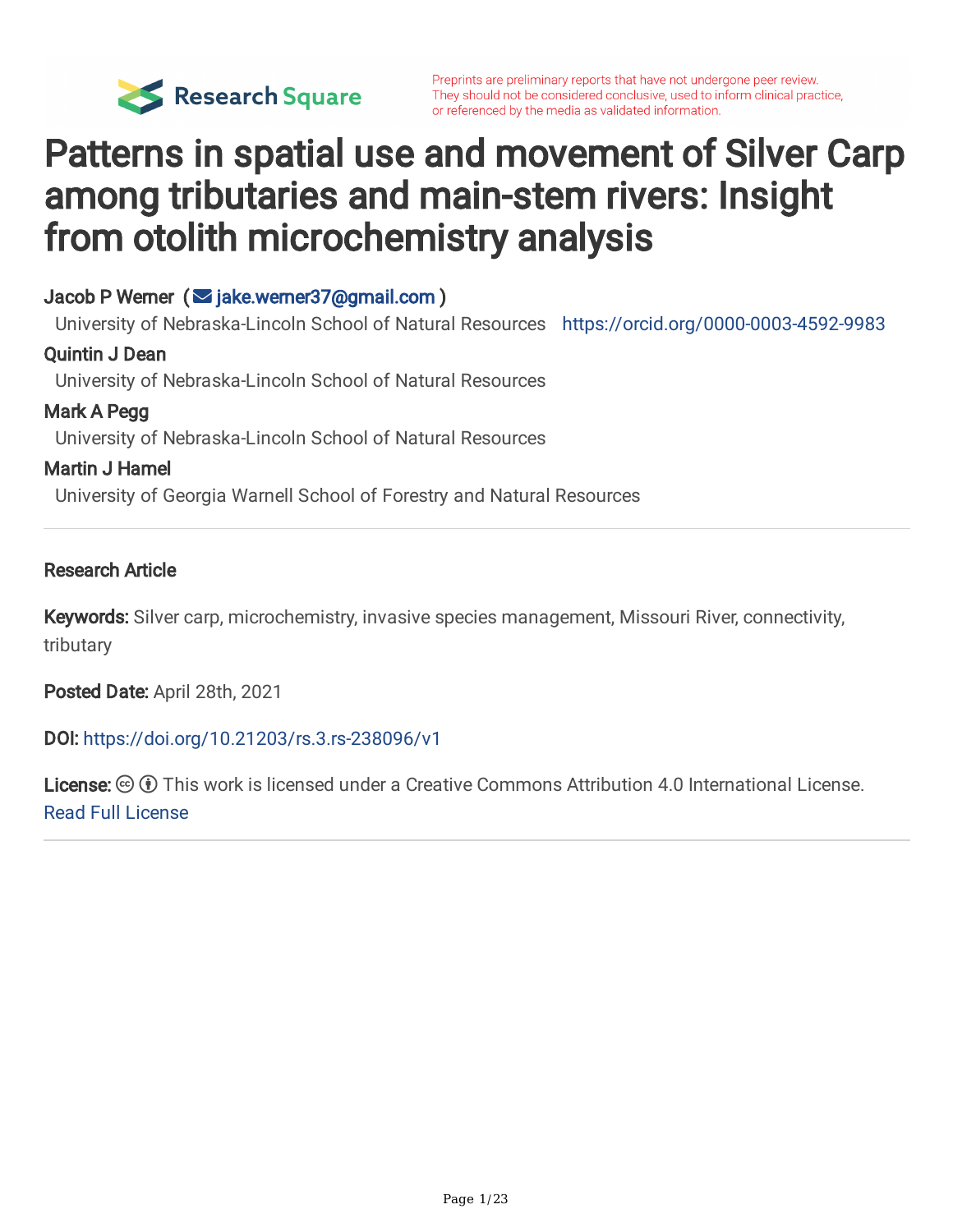## Abstract

Invasive Silver Carp (Hpophthalmichthys molitrix) have established populations throughout the Missouri River basin, including in the Kansas River. Understanding the spatial extent under which these invasive fish function in large, open river systems is crucial to inform management efforts. The Kansas River may play a vital role in the life-cycle of Silver Carp in the Missouri River basin as the main-stem Missouri River has undergone a multitude of alterations, creating a channel with greater mean depths and velocities. Here, we used otolith microchemistry of Silver Carp from the Kansas River to reconstruct environmental histories as a means to assess the proportions of resident and transient individuals. Silver Carp within the Kansas River were predominantly residents (adults = 54%; juveniles = 65%) with the majority of reproduction coming from within the Kansas River itself. These results suggest removal efforts in the Kansas River may be effective means of managing this invasive fish species. Transient individuals exhibited short durations of signatures indicative of the Missouri River (mean percent of data points for adults = 10% and juveniles = 36%), suggesting movements into the Missouri River were brief. These results highlight the importance of connectivity of tributary habitat among large rivers and provides important information for invasive species management.

## Introduction

Silver Carp (Hypophthalmichthys molitrix) are an invasive species from eastern Asia that invaded U.S.A. waterways in the early 1980's (Freeze and Henderson 1982; Conover et al. 2007; Lu et al. 2020). Since their introduction, they have expanded their range to encompass the majority of the Mississippi River Basin (Conover et al. 2007), including the lower Missouri River drainage where they have expanded as far north as North Dakota (Hayer et al. 2014). The spatial extent under which Silver Carp function in the Missouri River drainage is unclear because of the open nature and connectivity of this large river system. The lower Missouri River (below Gavins Point Dam, SD) is devoid of dams leaving approximately 1,305 river kilometers (rkm) and numerous connections to tributaries open to immigration and emigration of Silver Carp. These open corridors, coupled with their ability for long, longitudinal movements (DeGrandchamp et al. 2008; Coulter et al. 2016), has aided in range expansion into and throughout the lower Missouri River drainage.

Modifications for flood control and to maintain a navigable channel (i.e., wing dikes, levies, and bank stabilization structures) are extensive throughout the lower Missouri River. These modifications created greater mean depths and velocities while also limiting lateral connectivity with the river floodplain (Galat et al. 1998; Pegg et al. 2003; Steffensen and Mestl 2016). Consequently, limited optimal habitat remains for Silver Carp in the main-stem of the Missouri River because they tend to prefer areas with lower velocities (DeGrandchamp et al. 2008; Calkins et al 2012). Tributaries to the Missouri River, and limited habitat behind wing dikes, may provide refuge habitat for Silver Carp seeking to escape the high velocity flows of the Missouri River (Kolar et al. 2005). Additionally, tributaries may act as stepping-stones for longitudinal movement throughout the basin.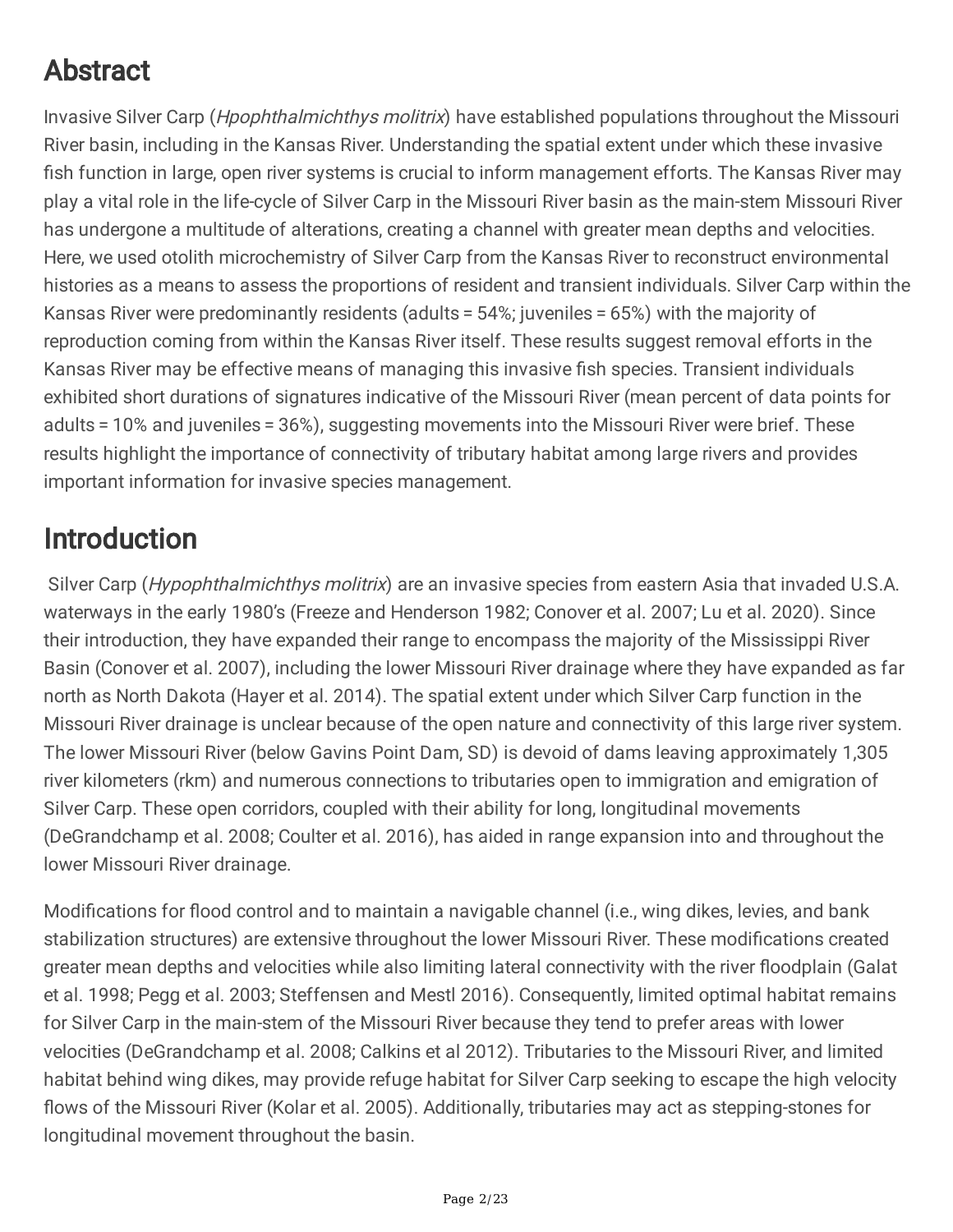Longitudinal connectivity between populations influences biological processes (Pegg and Chick 2010) such as gene flow. Transient Silver Carp within the population facilitate this connectivity between populations. Silver Carp exhibit individual-based movement patterns where some individuals within a given population are transient and others are resident (Coulter et al. 2016; Prechtel et al. 2018). Dichotomy in individual-based movement patterns has been observed in other riverine fishes such as Common Carp Cyprinus Carpio (Butler and Wahl 2010), many Salmonids (Rodríguez 2002) and Guadalupe Bass Micropterus treculii (Perkin et al. 2010). This strategy promotes dispersal and the colonization of new areas while also ensuring that some individuals stay in suitable habitat (Coulter et al. 2016). Discerning the proportions of transient and resident individuals within Silver Carp populations can provide insight for management action (Prechtel et al. 2018). For example, populations comprised mostly of resident individuals would be ideal for removal efforts. Timing removal efforts to coincide with periods of reduced movement distances (i.e., summer months) could be effective means for removing transient individuals (Prechtel et al. 2018).

Analysis of stable isotopes and trace elemental composition of otoliths as natural tags is a useful tool for retrospectively identifying the environmental history of riverine fishes (Zeigler and Whitledge 2010). Strontium (Sr) and Barium (Ba) – in ratios to Calcium (Ca) – are two common elements used in microchemistry analyses (Whitledge et al. 2007; Zeigler and Whitledge 2010; Crook et al. 2013; Carlson et al. 2016, Whitledge et al. 2019). For example, Sr:Ca ratios were used to identify natal origins of Silver Carp captured in the Illinois River to the Illinois River itself, the Missouri River, or the middle Mississippi River (Norman and Whitledge 2015). Additionally, Sr:Ca ratios were used to identify origins of Silver Carp captured in urban Chicago fishing ponds to the Illinois River (Love et al. 2019). Here, we used otolith microchemistry to reconstruct the environmental history of Silver Carp captured in the Kansas River to determine the proportion of resident and transient individuals. Additionally, we aimed to quantify tributary versus main-stem Missouri River occupancy durations of transient Silver Carp within the Kansas River. These data will provide insight into movement patterns of Silver Carp between the Missouri River and the Kansas River habitats and help to determine if removal efforts would be effective at reducing abundance of Silver Carp in the Kansas River.

## **Methods**

### Study Area

The Kansas River is a large tributary to the Missouri River (Figure 1). Its origins are at the confluence of the Smoky Hill and Republican Rivers (Quist and Guy 1999) in North-Central Kansas and flows easterly 274 kilometers (Makinster and Paukert 2008) to its confluence with the Missouri River near Kansas City, Kansas. Discharge is controlled by 18 federal reservoirs and over 13,000 small impoundments (Quist et al. 1999). The main-stem of the Kansas River has three major barriers; the Topeka Weir in Topeka, Kansas at river-kilometer (rkm) 141, Bowersock Dam in Lawrence, Kansas at rkm 83, and the Johnson County Weir in Edwardsville, Kansas at rkm 27 (Figure 1). Bowersock Dam functions as a hydropower dam and is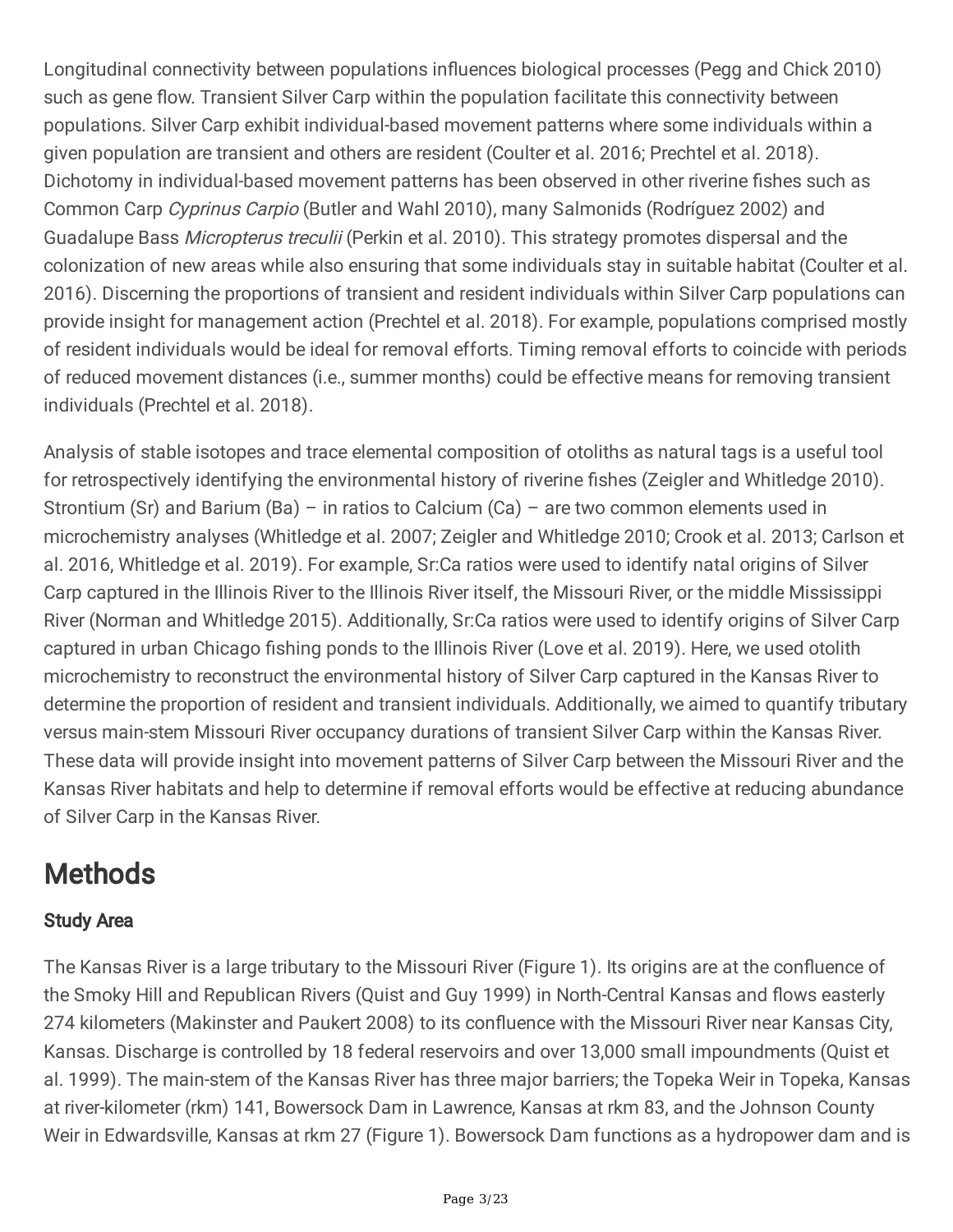classified as a low-head dam (Quist and Guy 1999) that can impede upstream longitudinal movements of riverine fishes (Eitzman et al. 2007; Dean 2020), including Silver Carp (Werner 2020).

Our study area was the lower half of the Kansas River from the Topeka Weir, in Topeka, Kansas to the confluence with the Missouri River. We divided the Kansas River into three distinct segments associated with three barriers on the main-stem of the Kansas River. Segment 1 is between the confluence with the Missouri River and the Johnson County Weir (27 rkm), Segment 2 is between the Johnson County Weir and Bowersock Dam (56 rkm), and Segment 3 is between Bowersock dam and the Topeka Weir (58 rkm). Additionally, we included a 22 rkm segment of the Missouri River and a 29 rkm segment of the Wakarusa River from its confluence with the Kansas River to the Clinton Lake Dam for otolith and water data collection.

### Microchemistry Data Collection

We collected water samples in autumn 2018, winter 2019, and summer 2019 to assess spatiotemporal variations in water trace element concentrations (Ciepiela and Walters 2019). We gathered water samples across the Kansas River (Topeka Weir to the confluence with the Missouri River; n = 25 samples), Wakarusa River (below Clinton Lake to the confluence with the Kansas River; n = 5 samples), and Missouri River (16 km upstream of the confluence to 7 km below the confluence with the Kansas River; n = 7 samples). We collected water samples using a syringe filtration technique from 13 sites across the three river systems (Kansas River = 9 sites, Wakarusa River = 2 sites, Missouri River = 2 sites) (Figure 1) with a 250ml polyethylene bottle. We rinsed the bottle a minimum of three times before collecting each water sample. We then rinsed a syringe filter and used it to filter 15ml of water into a cleaned and rinsed collection bottle. We stored the sample bottles in a cool, dark location until we sent them to the lab for analysis. We analyzed samples for Strontium (Sr), Barium (Ba), Magnesium (Mg), Calcium (Ca), Sodium (Na), and Manganese (Mn) at the University of Southern Mississippi's Center for Trace Analysis. Data were reported as the molar concentration for each trace element and converted to element:Ca (mmol/mol) ratios (e.g., Sr:Ca, Ba:Ca, and Mg:Ca) (Whitledge et al. 2019).

We collected juvenile and adult Silver Carp from Segments 1 and 2 from the Wakarusa River in May-August of 2018 and 2019. No Silver Carp were collected above Bowersock Dam in Segment 3 (Werner 2020). We used a combination of electrofishing gears and mini-fyke nets throughout the reach to collect Silver Carp (e.g., Werner 2020). We extracted both lapilli otoliths from a minimum of 25 Silver Carp per segment per month in 2018 and 2019. We analyzed the first 25 otoliths collected from each segment in each month in 2018. In 2019, we selected otoliths that were devoid of cracks and other imperfections. In total, we selected 300 Silver Carp otoliths for microchemistry analysis. We collected otoliths from only adult Silver Carp (>400 mm) in 2018, whereas in 2019 we collected otoliths from both juvenile Silver Carp (<400 mm) and adult Silver Carp. The majority of otoliths from juvenile Silver Carp were collected in Segment 1 (Table 1) because juveniles were rare in Segment 2 (Werner 2020). Additionally, we aimed to select otoliths for microchemistry analysis based on spatiotemporal variations on when they were collected to monitor for shifts in trace element signatures over both time and space. We extracted otoliths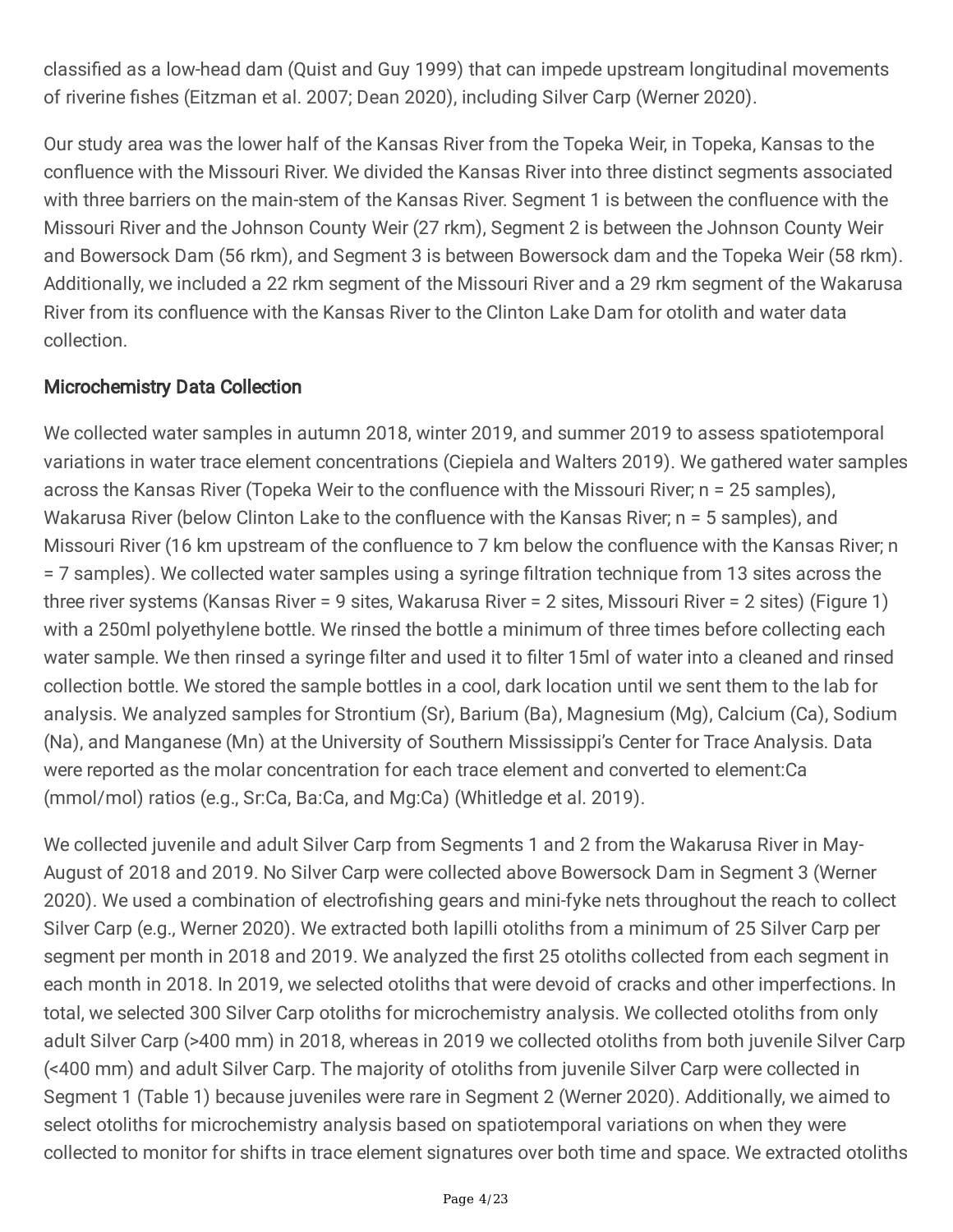by making an incision through the top of the skull into the cranial cavity and collected the otoliths using non-metallic tweezers. Then, we cleaned the otoliths of flesh and placed them in 2 ml polyethylene vials until they were prepared for ablations in the lab.

We washed the otoliths with deionized water and allowed them to dry for 24 hours. We then embedded the otoliths in epoxy (Epoxicure Epoxy Resin and Hardener, Beuhler Inc., Lake Bluffs, Illinois) and sectioned them across the transverse plane through the nucleus using a Buehler IsoMet low speed saw. We sanded otolith sections using 1,500 and 3,000 grit sandpaper and polished them to reveal annuli using 3µm lapping paper. We then rinsed the sectioned otoliths in deionized water, adhered them to microscope slides with double sided tape, and stored them until microchemistry analysis. We analyzed the trace element composition of the otoliths using a Thermo X-Series2 ICPMS coupled with a Teledyne-CETAC Technologies LSX-266 laser ablation system. Ablations (beam diameter = 20μm, scan rate = 5μm/sec., laser pulse rate = 5hz) began approximately 100µm on one side of the nucleus, ablated completely thought the nucleus, to the adjacent edge of the otolith. We analyzed a standard developed by the U.S. Geological Survey (USGS) (MACS-3, CaCO3 matrix) every 15-20 samples to adjust for instrument drift using procedures outlined by Whitledge et al. (2019). Otolith microchemistry data were converted to molar concentrations for each element and reported as element:Ca (µmol/mol) ratios (e.g., Sr:Ca, Ba:Ca, and Mg:Ca) using calcium as the internal standard and the stoichiometric concentration of calcium in aragonite Calcium Carbonate (CaCO $_3$ ) (Whitledge et al. 2019).

We primarily focused on Sr:Ca ratios to classify the environmental history of Silver Carp. Strontium:Calcium ratios are commonly used in microchemistry analysis of Silver Carp otoliths (e.g., Norman and Whitledge 2015, Whitledge et al. 2019, Love et al. 2019). Specifically, lapilli otoliths are analyzed for their Sr:Ca ratios because they are usually comprised of the aragonite polymorph of CaCO<sub>3</sub> (Whitledge et al. 2019). Aragonite has a higher affinity for Sr compared to other polymorphs such as vatarite and calcite (Campana 1999; Melancon et al. 2005; Pracheil et al. 2019). A combination of Sr:Ca, Ba:Ca, and Mg:Ca ratios were used as an indicator for vatarite otoliths (Mg:Ca > 400µmol/mol, Ba:Ca < 4µmol/mol, and Sr:Ca < 100µmol/mol) (Whitledge et al. 2019). We did not use Mg in any further reconstruction of environmental history because metabolic processes more heavily regulate Mg than Sr or Ba. Magnesium contributes to the phosphorylation of enzymes and is a co-factor in adenosine triphosphate (ATP). Additionally, the hydrated and dehydrated forms of Mg have largely different radiuses than Ca <sup>+</sup> and are likely randomly trapped in the crystal lattice (Thomas et al. 2017; Hüssy et al. 2020). Conversely, Sr and Ba have similar radii to Ca and compete for Ca binding sites in the crystal lattice (Hüssy et al. 2020).

### Data Analysis

We used otoliths collected from Silver Carp captured from Segment 2 and the Wakarusa River in 2018 to characterize the relationship between water and otolith microchemistry signatures in the Kansas and Wakarusa Rivers. During low flow events - such as those in 2018 - the Johnson County Weir was likely a barrier to movement between Segment 1 and Segment 2 (Werner 2020; Dean 2020). Isolation of Silver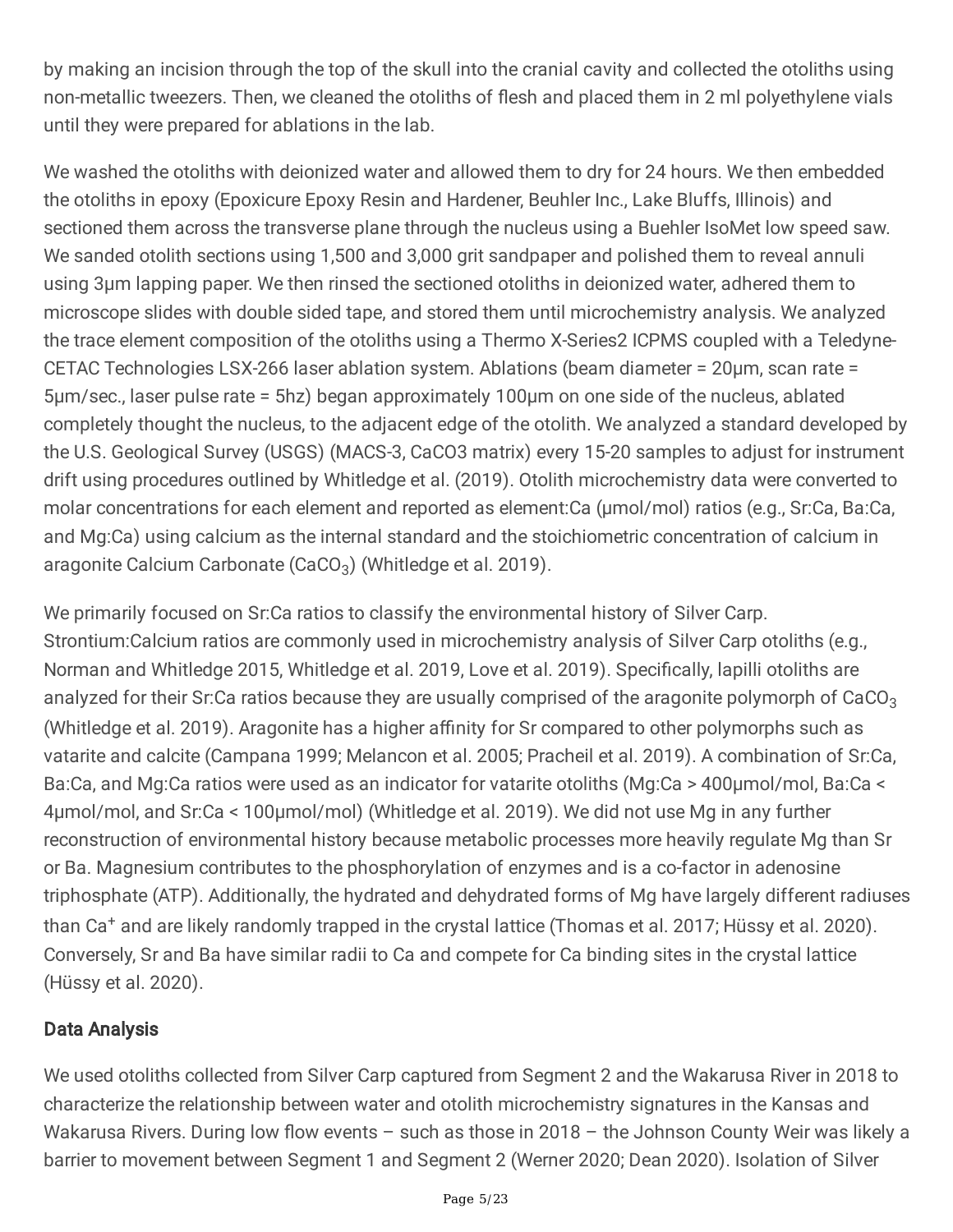Carp in Segment 2 for an extended period (e.g., >3 months) likely facilitated trace elemental equilibrium in the signatures. Additionally, movement rates of Silver Carp are lower during low flow events (DeGrandchamp et al. 2008; Calkins et al. 2012; Coulter et al. 2016; Prechtel et al. 2018), likely limiting movement between the main-stem Kansas River and its tributaries. We characterized the relationship between water and otolith microchemistry signatures in the Missouri River using ablation data from Silver Carp captured in isolated backwaters of the Missouri River (n = 13). Missouri River Silver Carp otolith data were provided by the Center for Fisheries, Aquaculture, and Aquatic Sciences at Southern Illinois University – Carbondale. We isolated trace elemental ratio data at the edge of the selected otoliths (~30 µm) to characterize the relationship between water and otolith signatures in the Kansas, Missouri, and Wakarusa Rivers (Norman and Whitledge 2015; Spurgeon et al. 2018).

We grouped water samples and otoliths by river of sample collection and assessed differences using univariate and multivariate methods. Tests of normality (i.e., Shapiro-Wilks tests) indicated water and otolith microchemistry data deviated from normality, thus we proceeded with non-parametric tests. We used a permutated multivariate analysis of variance (perMANOVA) to examine the differences in otolith and water trace elemental signatures between river systems, adjusting the P-value using the Bonferroni method for pair-wise comparisons. We then used a Kruskal-Wallis test followed by a post hoc Dunn's test to examine pair-wise differences in water and otolith trace elemental signatures between river systems, adjusting the P-value for multiple comparisons using the Holmes method.

We used a recursive partitioning modelling approach to separate trace elemental signatures in Silver Carp otoliths between river systems. We built the recursive partitioning tree using the rpart package (Thernau et al. 2019) in program R (R Core Team 2020). Recursive partitioning trees aim to split the data into homogenous groups to increase the homogeneity of the elements (i.e., trace elemental ratios) within groups (i.e., rivers) (Dinov 2018). We used a splitting criterion based on the Gini impurity index (e.g., Spurgeon et al. 2018) and selected the tree within one standard error to the tree with the lowest crossvalidated error (Spurgeon et al. 2018; Thernau et al. 2019). We then used the resulting partitioning tree to predict the trace elemental threshold that distinguishes each river. We classified individual Silver Carp as "transient" if they had signatures indicative of the Missouri River or "resident" if they lacked those signatures. We excluded Silver Carp with trace elemental signatures indicative of vatarite CaCO<sub>3</sub> otoliths or with extremely high Sr:Ca ratios (e.g. > 5,000µmol/mol) from the analysis.

We determined the proportion of transient adult and juvenile Silver Carp in Segments 1 and 2 in both 2018 and 2019. Additionally, we determined the proportion of transient Silver Carp that were male and female to examine sex-specific movement patterns. We then isolated ablation data from the nucleus of the otolith to determine the proportion of Silver Carp in the Kansas River with natal origins from the Missouri River. We also enumerated movement events between the Missouri River and other water bodies. We classified movement events as a shift in trace element data to signatures indicative of the Missouri River at any point along the ablated transect.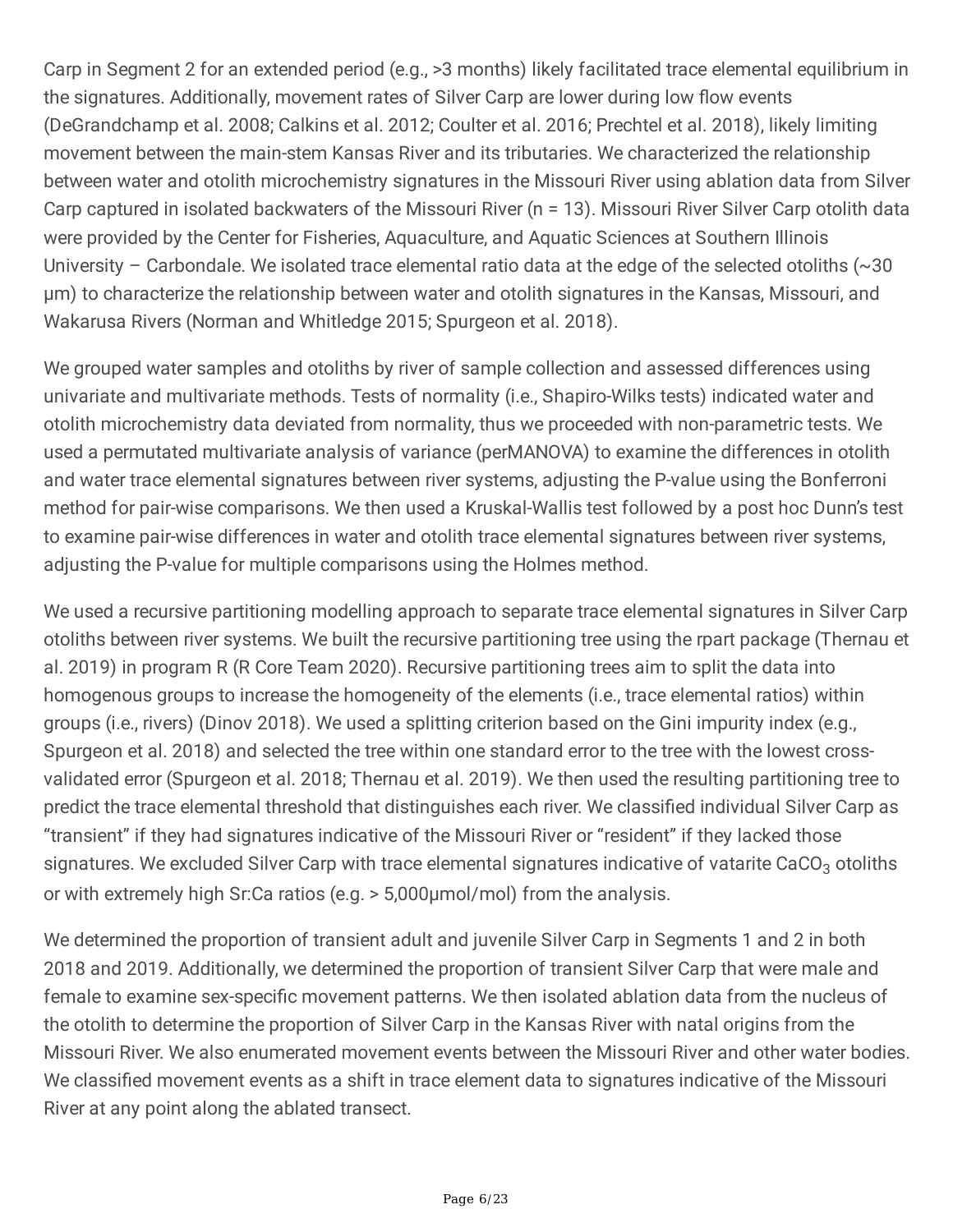We also aimed to quantify the percent of time each transient fish spent in the Missouri River versus other water bodies in the drainage to gain insight on habitat use by Silver Carp in the basin. We calculated the percent of Sr:Ca data points indicative of the Missouri River (i.e., percent of points in each spike) for each transient fish. We then plotted this value for each individual by its total length.

## **Results**

### Water Chemistry

Multivariate comparisons among rivers indicated water trace elemental signatures (i.e., the combination of Sr:Ca and Ba:Ca ratios) differ between the Kansas River and Wakarusa River (F = 74.3,  $r^2$  = 0.726, P = 0.003), Kansas River and Missouri River (F = 24.1,  $r^2$  = 0.445, P = 0.003), and Wakarusa River and Missouri River (F = 41.1,  $r^2$  = 0.804, P = 0.003). Univariate comparisons indicate water Sr:Ca ratios ( $\chi^2$  = 22.5, P < 0.001) and Ba:Ca ratios ( $\chi^2$  = 13.9, P < 0.001) differ between rivers. Pair-wise comparisons revealed that water Sr:Ca ratios were higher in the Kansas River than both the Missouri River (Z = 31.14. P = 0.003) and the Wakarusa River (Z = 4.09. P < 0.001). However, water Sr:Ca ratios were similar between the Wakarusa River and the Missouri River ( $Z = 1.13$ ,  $P = 0.26$ ). Water Ba:Ca ratios were similar between the Kansas River and Missouri River ( $Z = -1.6$ ,  $P = 0.111$ ). Water Ba:Ca ratios were lower in the Wakarusa River than either the Kansas River ( $Z = 3.01$ ,  $P = 0.005$ ) or the Missouri River ( $Z = 3.68$ ,  $P < 0.001$ ) (Figure 2).

### Otolith Chemistry

We used a total of 73 adult Silver Carp with a mean total length of 671 mm (sd = 46 mm) to classify the relationship between water and otolith microchemistry in the Kansas River (n = 59) and Wakarusa River (n = 14). Additionally, we used this subset of data to train and test the recursive partitioning tree for the following, larger analysis. Multivariate tests among rivers indicated otolith trace elemental signatures did not differ between the Kansas River and Wakarusa River (F = 7.47,  $r^2$  = 0.095, P = 0.027), but did differ between the Kansas River and Missouri River (F = 84.6,  $r^2$  = 0.547, P = 0.003), and Wakarusa River and Missouri River (F = 75.5,  $r^2$  = 0.751, P = 0.003). Univariate tests indicate trace elemental signatures differed among rivers in both Sr:Ca ratios ( $\chi^2$  = 38.8, P < 0.001) and Ba:Ca ratios ( $\chi^2$  = 34.5, P < 0.001). Pair-wise comparisons revealed Otolith Sr:Ca ratios were the higher in the Missouri River than either the Kansas River (Z = -5.05, P < 0.001) or the Wakarusa River (Z = 2.65, P = 0.008). Additionally, otolith Sr:Ca ratios were higher in the Kansas River than the Wakarusa River (Z = 6.06, P < 0.001). Otolith Ba:Ca ratios were higher in the Missouri River than either the Kansas River (Z = -5.86, P < 0.001) or the Wakarusa River (Z = 3.48, P < 0.001). However, otolith Ba:Ca ratios did not differ between the Kansas River and Wakarusa River  $(Z = -1.27, P = 0.127)$  (Figure 3).

The recursive partitioning tree correctly classified 92% of fish collected in the Kansas River, 50% in the Missouri River, and 0% in the Wakarusa River. However, all fish collected from the Wakarusa River were classified as fish from the Kansas River (Table 2). Thus, our model could only be used to distinguish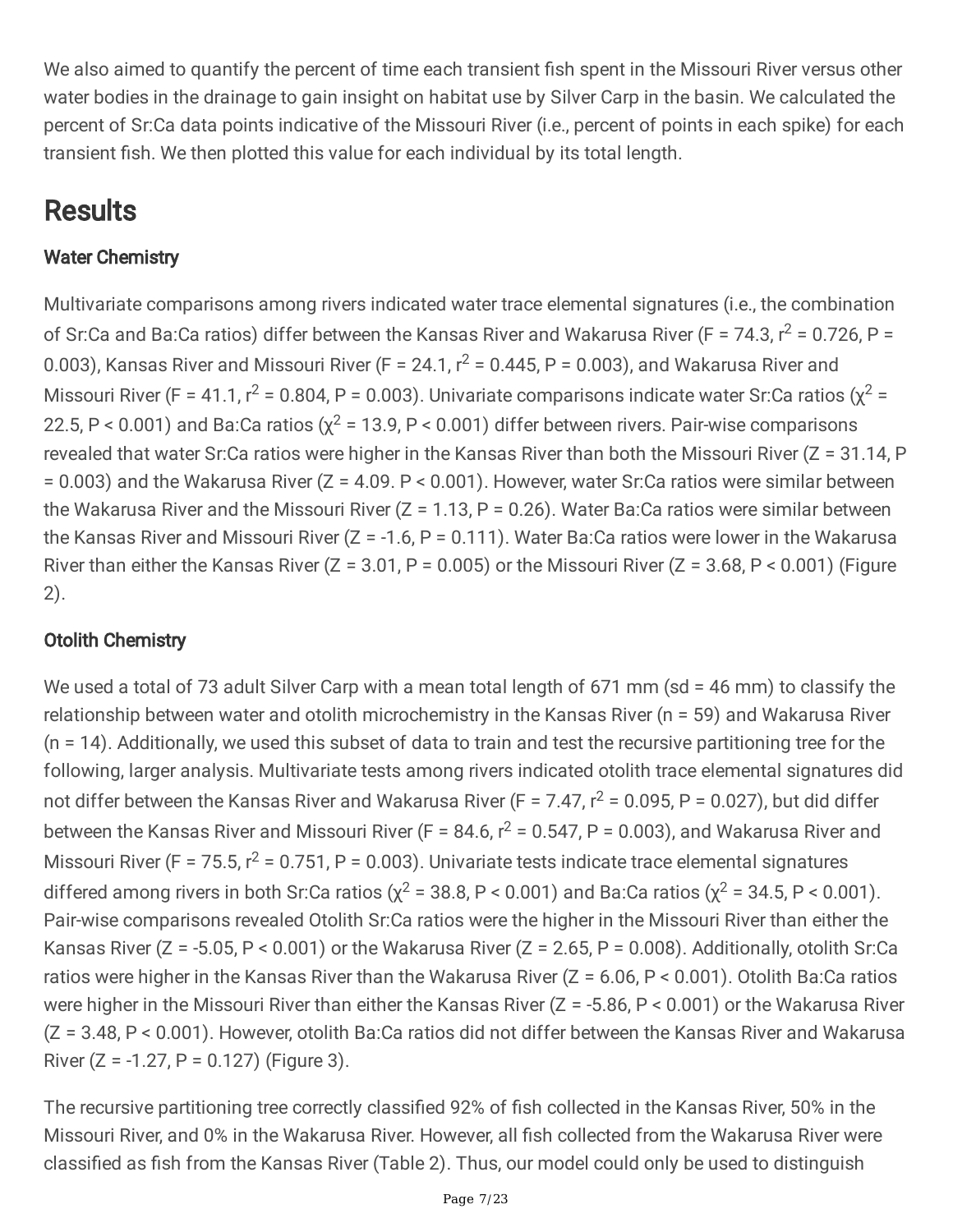between the Kansas River and the Missouri River (Sr:Ca > 2,082µmol/mol was indicative of the Missouri River) (Figure 4). Ba:Ca was the most influential variable in our model (variable importance score = 57) followed by Sr:Ca (variable importance score = 43). The inclusion of Ba:Ca in the model did not refine the model enough to be able to further distinguish between the Wakarusa River and the Kansas River and between the Wakarusa River and the Missouri River. Additionally, Ba:Ca data were more erratic with multiple unreliable data points across all individuals while the Sr:Ca data were more consistent. Therefore, we primarily used Sr:Ca ratios in environmental history reconstruction.

We reconstructed environmental histories of 276 (n = 239 adult; n = 37 juvenile) Silver Carp with approximately 46% of adults and 35% of juveniles classified as transient individuals. The proportion of transient individuals among sampling years and segment of capture for adult Silver Carp was consistently 45%-49%, except in Segment 1 during 2019 where the proportion of transients was approximately 22%. Juvenile Silver Carp were predominantly residents in 2019 with approximately 65% of individuals sampled lacking trace elemental ratios indicative of the Missouri River (Table 1). About 57%  $(n = 37)$  of transient fish we identified gender for were male and approximately 43% (n = 28) were female.

Approximately 17% (n = 19) of transient adult Silver Carp had natal origin signatures indicative of the Missouri River, 10 of which were captured in Segment 1 and the remaining 9 were captured in Segment 2. Approximately 46% (n = 6) of transient juvenile Silver Carp had natal origin signatures from the Missouri River. Five were captured in Segment 1 and one was captured in Segment 2. Overall, approximately 9% (n = 25) of all fish sampled for microchemistry analysis had natal origins predicted to be from the Missouri River (Table 3).

A single movement event into the Missouri River was most common for both adult (n = 82) and juvenile (n = 10) transient Silver Carp. Two movement events occurred less often for adults and juveniles. Approximately 22% of transient adults (n = 24) and 23% of transient juveniles (n = 3) exhibited two movement events. Three movement events were exceedingly rare in adults ( $n = 3$ ) while no juveniles captured exhibited three movement events (Table 3).

Transient juvenile Silver Carp exhibited a greater percent of points above the Missouri River threshold (i.e., percent of points in each spike) than transient adult Silver Carp. The percent of points above the Missouri River threshold for adults was less than 30% for the majority of the individuals, ranging from approximately 2% to 36% of points. Juveniles where more erratic, ranging from approximately 10% to 71% of points. Overall, there was a negative relationship between the percent of points above the Missouri River threshold and total length (Figure 5).

## **Discussion**

Examination of otolith trace elemental signatures may be a useful tool in reconstructing environmental histories and predicting natal origins of Silver Carp in the Kansas River and Missouri River systems. Our study indicated the population within the Kansas River is comprised of predominantly residential individuals, having a consistent signature indicative of the Kansas River throughout the life span of the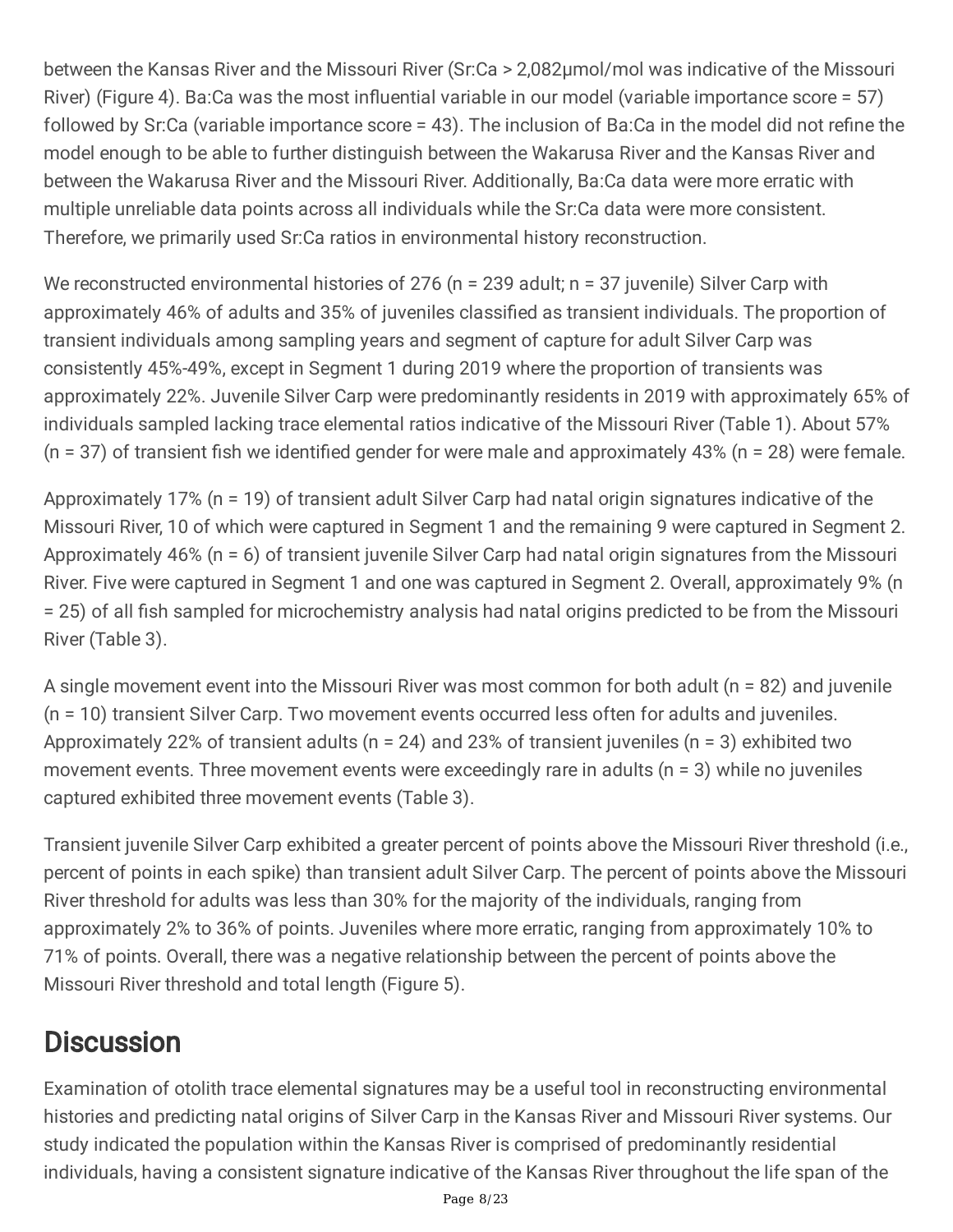fish. Therefore, recruitment from within the Kansas River system is regularly occurring without connectivity to additional river systems. Segment 1 may be of particular importance for reproduction as the vast majority of juvenile Silver Carp were documented in this reach (Werner 2020). Segment 1 has an average depth less than 1.5m and is characterized by low velocity flows (Eitzmann and Paukert 2010). These habitat conditions are typically where age-0 Silver Carp are found at higher densities (e.g., Haupt and Phelps 2016) and are habitats commonly used as nursery grounds (Kolar et al. 2005, Conover et al. 2007).

Our data show that about 20% of all transient adult and juvenile Silver Carp in the Kansas River had natal origin signatures indicative of the Missouri River. These results are noteworthy because Deters et al. (2013) documented the highest egg densities within the main-stem Missouri River while tributaries (e.g., Lamine River, Bonne Femme Creek, Perch Creek, Moniteau Creek, Moreau River, and Osage River) had little egg production. However, Camacho et al. (2020) documented egg production in tributaries to the upper Mississippi River. This provides evidence that tributary habitats can be used for reproduction and is likely a function of select habitat availability. Therefore, it is likely that select tributaries throughout the Missouri River basin – such as the Kansas River – may be sources of reproduction and recruitment for Silver Carp. Identifying these sources throughout the basin would provide information as to where control efforts should be focused. Additionally, these data could reveal source-sink dynamics between the mainstem Missouri River and adjacent systems.

Transient juvenile and adult Silver Carp exhibited trace elemental signatures indicative of the Missouri River for relatively short durations (e.g., Figure 6). These results indicate that transient Silver Carp occupied the Missouri River for brief periods of time compared to other systems. Brief occupancy in the Missouri River is likely influenced by the lack of optimal habitat available for Silver Carp. Additionally, higher velocity flows in the Missouri River (e.g., Pegg et al. 2003) facilitates the lack of buildup of autotrophic biomass and reduces residence time (Hosen et al; 2019), limiting food availability for Silver Carp in this system. Areas with lower velocities, like the Kansas River and areas behind wing dikes, may provide habitat with higher resource availability as well as refuge from the swift flows within the main channel (e.g., DeGrandchamp et al. 2008; Calkins et al. 2012; Coulter et al. 2016).

A few of the transient Silver Carp we analyzed had trace elemental signatures that indicated multiple movement events through the Missouri River. These results suggest the Missouri River may function more as a movement corridor for Silver Carp as they migrate between areas of suitable habitat. Further research on movement patterns of Silver Carp throughout the Missouri River basin is needed to test this hypothesis. Movement events into the Missouri River are likely induced by a variety of factors. For example, increased movement rates as a response to a rise in river flood stage has been documented for adult Silver Carp (Peters et al. 2006; DeGrandchamp et al. 2008; Coulter et al. 2016). Increased movement rates could facilitate movement events into the Missouri River as transient individuals seek new habitats (Prechtel et al. 2018). Additionally, broad scale upstream movements occurring in the spring typically occur as Silver Carp stage for spawning events (Coulter et al. 2016). Brief forays into the Missouri River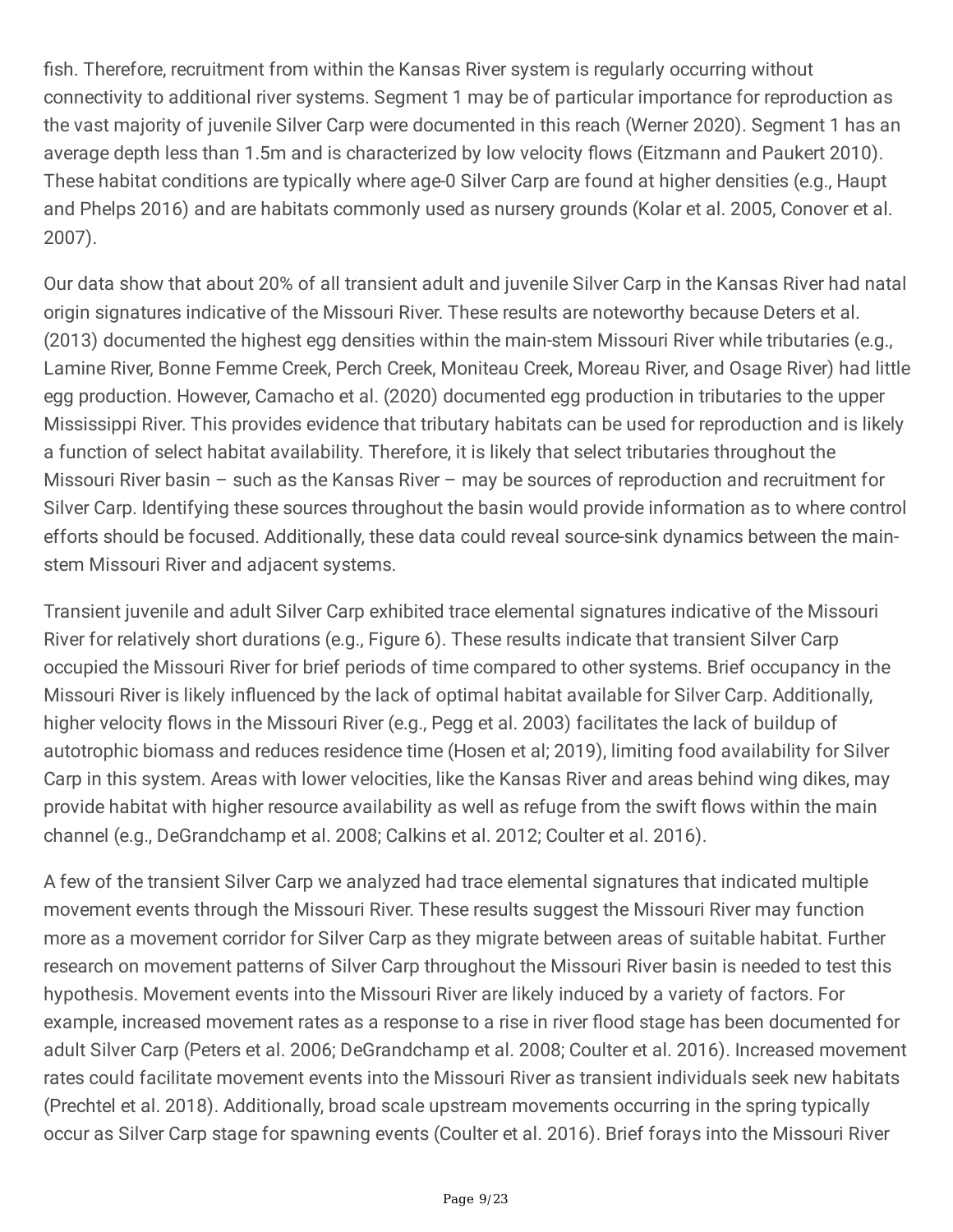could occur as Silver Carp seek suitable spawning habitat located in the Missouri River itself or other tributaries in the basin.

We can distinguish habitat use between the Kansas River and Missouri River because of differences in water and otolith trace elemental signatures. However, otolith trace elemental signatures of the Wakarusa River and Kansas River were too similar to distinguish use between these two water bodies, even with the incorporation of multiple trace elements (e.g., Sr:Ca and Ba:Ca). The paucity of water and otolith microchemistry data throughout the Missouri River basin limited our analysis to only between the Kansas and Missouri Rivers. Water chemistry signatures have been classified for the Platte River in Nebraska (e.g., Phelps et al. 2012; Spurgeon et al 2018) and throughout the main-stem of the Missouri River below Gavins Point Dam , SD (e.g., Phelps et al. 2012; Norman and Whitledge 2015; Porreca et al. 2016; Spurgeon et al. 2018; Whitledge et al. 2019). However, multitudes of other tributaries in the Missouri River drainage remain to be analyzed. Classification of these other tributaries will lead to insights in movement and recruitment sources of Silver Carp throughout the Missouri River basin.

Additional otolith trace elemental signatures need to be characterized throughout the Missouri River drainage (Hüssy et al. 2020). Our results demonstrate that the relationship between otolith and water signatures may not always be a positive linear relationship (Figures 2 and 3) and instead may resemble a logistic curve. Models built by Norman and Whitledge (2015) predicted otolith Sr:Ca ratios for Silver Carp captured from the Kansas River would be centered around 3,600 µmol/mol. However, we observed consistent values of approximately 1,500 µmol/mol (Figure 3). These differences could be explained by contamination, instrumental miscalibration, or procedural errors. However, the predicted otolith Sr:Ca values for the Wakarusa ( $\sim$  1,650 µmol/mol) is within the 95% confidence intervals of the observed values (Figure 3), indicating these errors were negligible. Biotic and abiotic factors such as salinity, temperature, oxygen, ontogeny, food and growth, and maturation can influence how trace elements are incorporated into the crystal lattice (Campana 1999; Norman and Whitledge 2015; Sturrock et al. 2015; Hüssy et al. 2020). One of these factors, or a combination of such, could have caused the negative relationship between otolith and water Sr:Ca values we observed in the Kansas River. Although these factors do not exert a strong influence on the biomineralization process of otolith formation (Hüssy et al. 2020), they could influence physiological processes governing trace element uptake and transport.

The Kansas River affords a unique opportunity for direct management and possible reduction of Silver Carp abundance because of the higher proportion of resident individuals. For example, removal efforts may be a viable option in the Kansas River, and should focus on Segment 1 because this reach is likely where reproduction is occurring (Werner 2020). Timing removal efforts to coincide with periods when Silver Carp are least active, such as during the late summer and early fall months (DeGrandchamp et al. 2008; Coulter et al. 2016), could have impacts throughout the Missouri River basin by removing a larger portion of transient individuals (Prechtel et al. 2018). Gears targeting all size groups, such as the electrified dozer trawl (Hammen et al. 2019; Werner 2020), should be used to maximize effort (Tsehaye et al. 2013), particularly during years when age-0 Silver Carp are confined to Segment 1 (e.g., Werner 2020).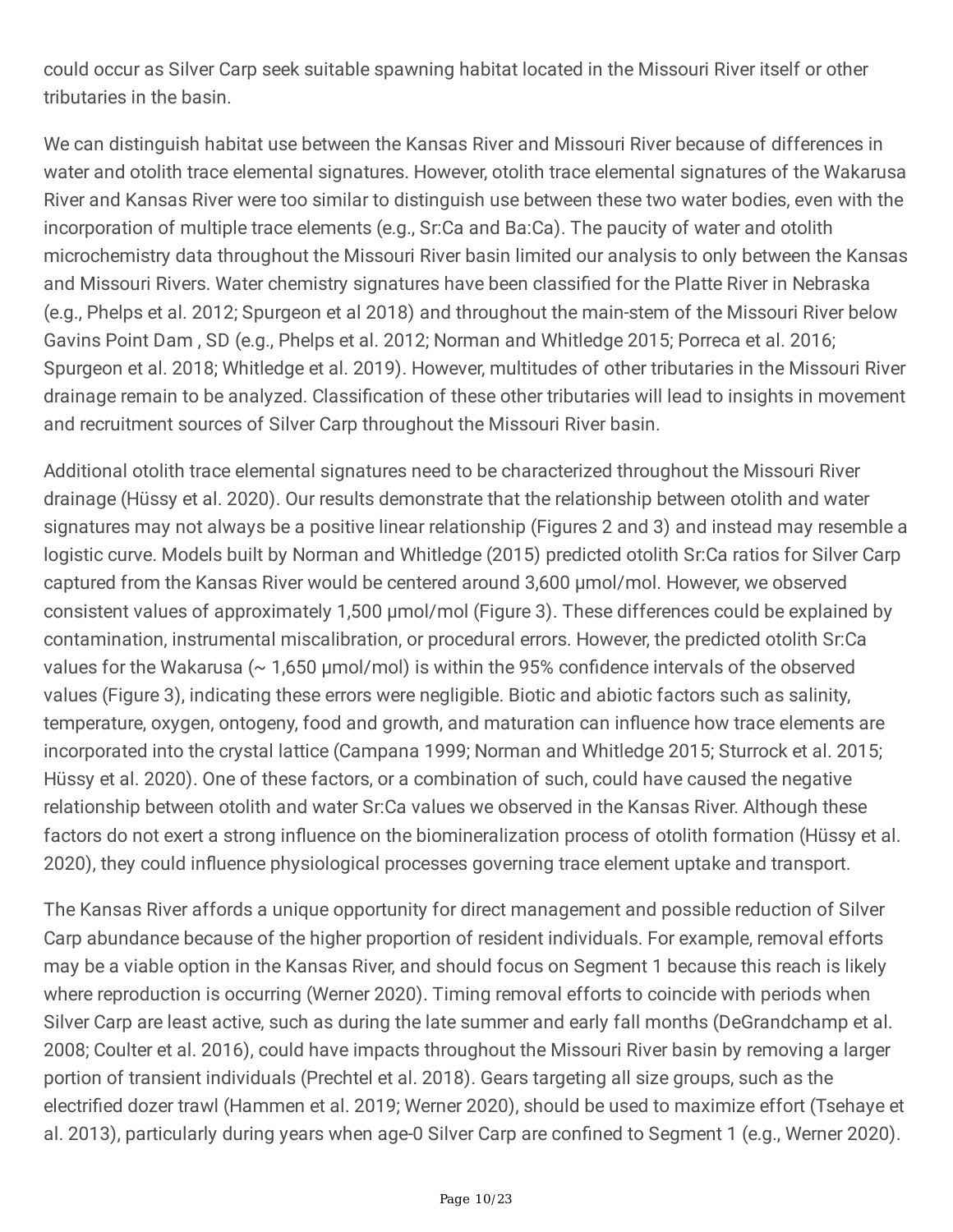Our results indicate that Silver Carp captured from the Kansas River tributary occupy waters adjacent to the mainstem Missouri River for most of their lives. Therefore, management of these invasive fish may be better suited focusing on the multitude of tributary habitats throughout the Missouri River drainage rather than the main-stem Missouri River. Future work investigating contributions of these tributary systems to the greater Missouri River population is essential to determine if management efforts focusing on tributary systems will effectively diminish the greater Missouri River population. Our analysis indicates otolith microchemistry may provide effective means to investigate this relationship.

### **Declarations**

Funding: Funding was provided by the Kansas Department of Wildlife, Parks and Tourism (Grant No. 12577). This work was also supported in part by USDA, National Institute for Food and Agriculture, multistate Hatch project 1189.

Conflicts of interest/Competing interests: The authors declare no competing or conflicts of interest.

Ethics approval: Data collected for this study were in compliance with Institutional Animal Care and Use Committee ID 1271. Collection of specimens was in accordance with Scientific Collectors permit SC-104- 2018 issued by the Kansas Department of Wildlife, Parks and Tourism.

Consent to participate: Not applicable

Consent for publication: All authors provide their consent for publication

Availability of data and material: All datasets analyzed during the current study are available from the corresponding author on request

Code availability: All the R code used for this study are available from the corresponding author on reasonable request.

Authors Contributions:

- 1. Jacob P. Werner Contribution to conception and design, acquisition of data, and analysis and interpretation of the data. Drafting the article and final approval.
- 2. Quintin J. Dean Contribution to conception and design, acquisition of data, and interpretation of the data. Revising the article critically for important intellectual content, and final approval.
- 3. Mark A. Pegg Contribution to conception and design and interpretation of the data. Revising the article critically for important intellectual content, and final approval.
- 4. Martin J. Hamel Contribution to conception and design and interpretation of the data. Revising the article critically for important intellectual content, and final approval.

### Acknowledgements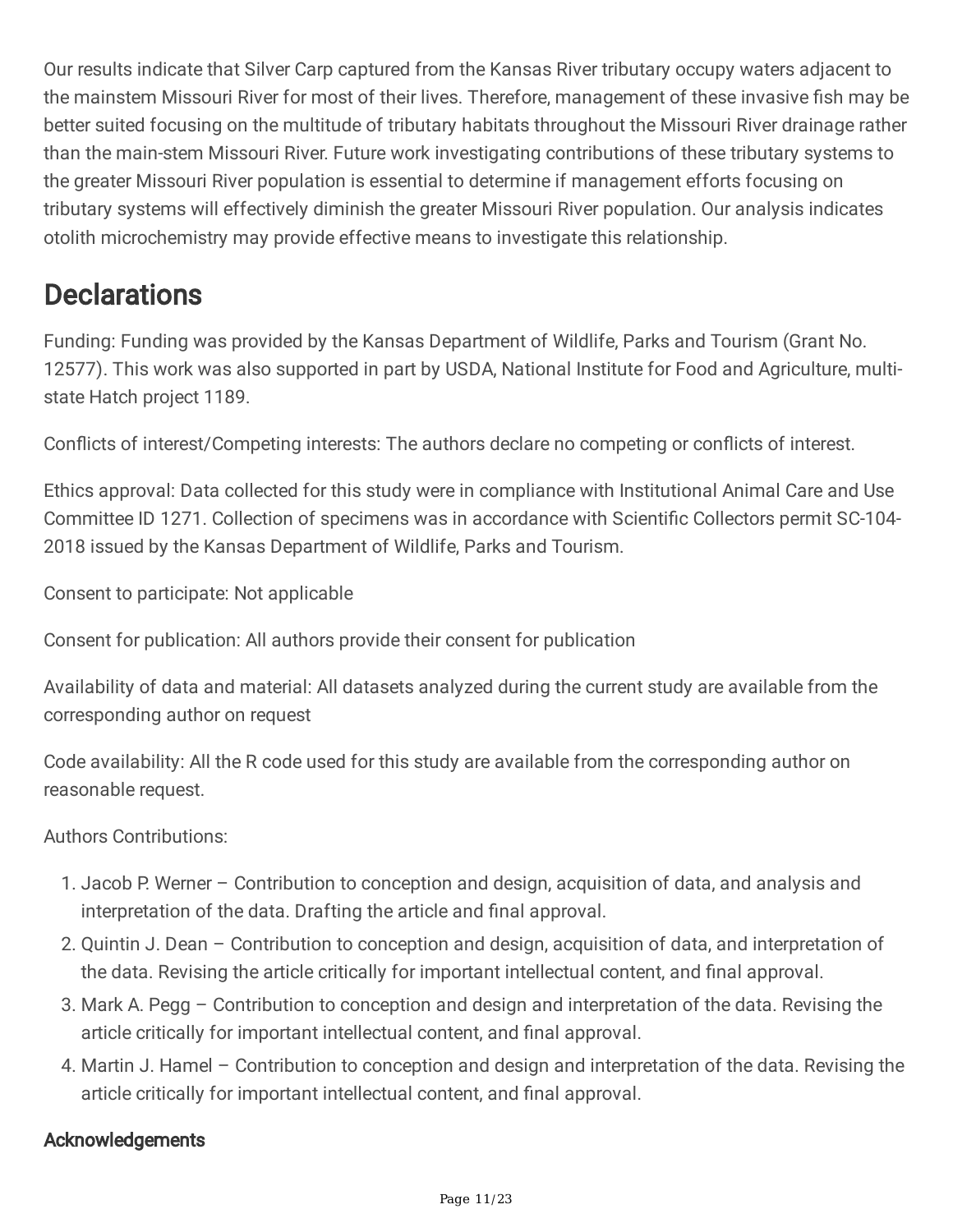We would like to thank the Kansas Department of Wildlife, Parks and Tourism for providing the funding for this project. We would also like to thank the anonymous reviewers for their comments and feedback, and Dr. Gregory Whitledge for providing otolith trace element data from the Missouri River and helping with the laser ablation.

## References

Butler SE, Wahl DH (2010) Common carp distribution, movements, and habitat use in a river impounded by multiple low-head dams. Trans Am Fish Soc 139:1121-1135. doi: 10.1577/T09-134.1

Calkins HA, Tripp SJ, Garvey JE (2012) Linking silver carp habitat selection to flow and phytoplankton in the Mississippi River. Biol Invasions 14:949-958. doi: 10.1007/s10530-011-0128-2

Camacho CA, Sullivan CJ, Pierce CL (2020) Invasive carp reproductive phenology in tributaries of the upper Mississippi River. N Am J Fish. https://doi.org/10.1002/nafm.10499.

Campana SE (1999) Chemistry and composition of fish otoliths: pathways, mechanisms and applications. Mar Ecol Prog Ser 188:263-297.

Carlson AK, Fincel MJ, Graeb BDS (2016) Otolith microchemistry reveals natal origins of walleyes in Missouri River reservoirs. N Am J Fish 36:341-350. doi: 10.1080/02755947.2015.1135214

Ciepiela LR, Walters AW (2019) Quantifying <sup>87</sup>Sr/<sup>86</sup>Sr temporal stability and spatial heterogeneity for use in tracking fish movement. Can J Fish Aquat 76:928-936. https://dx.doi.org/10.1139/cjfas-2018-0124

Coulter AA, Bailey EJ, Keller D, Goforth RR (2016) Invasive silver sarp movement patterns in the predominantly free-flowing Wabash River (Indiana, USA). Biol Invasions 18:471-485. doi: 10.1007/s10530-015-1020-2

Conover G, Simmons R, Whalen M (2007) Management and control plan for bighead, black, grass, and silver carps in the United States. Asian carp Working Group, Aquatic Nuisance Species Task Force, Washington D.C. 223 pp.

Crook DA, Macdonald JI, McNeil DG, Gilligan DM, Asmus M, Maas R, Woodhead J (2013) Recruitment sources and dispersal of an invasive fish in a large river system as revealed by otolith chemistry analysis. Can J Fish Aquat 70:953-963. https://dx.doi.org/10/1139/cjfas-2012-0504

Dean QJ (2020) Population characteristics and movement of Blue Catfish in the Kansas River. Master's thesis, University of Nebraska.

DeGrandchamp KL, Garvey JE, Colombo RE (2008) Movement and habitat selection by invasive Asian carp in a large river. Trans Am Fish Soc 137:45-56. doi: 10.1577/T06-116.1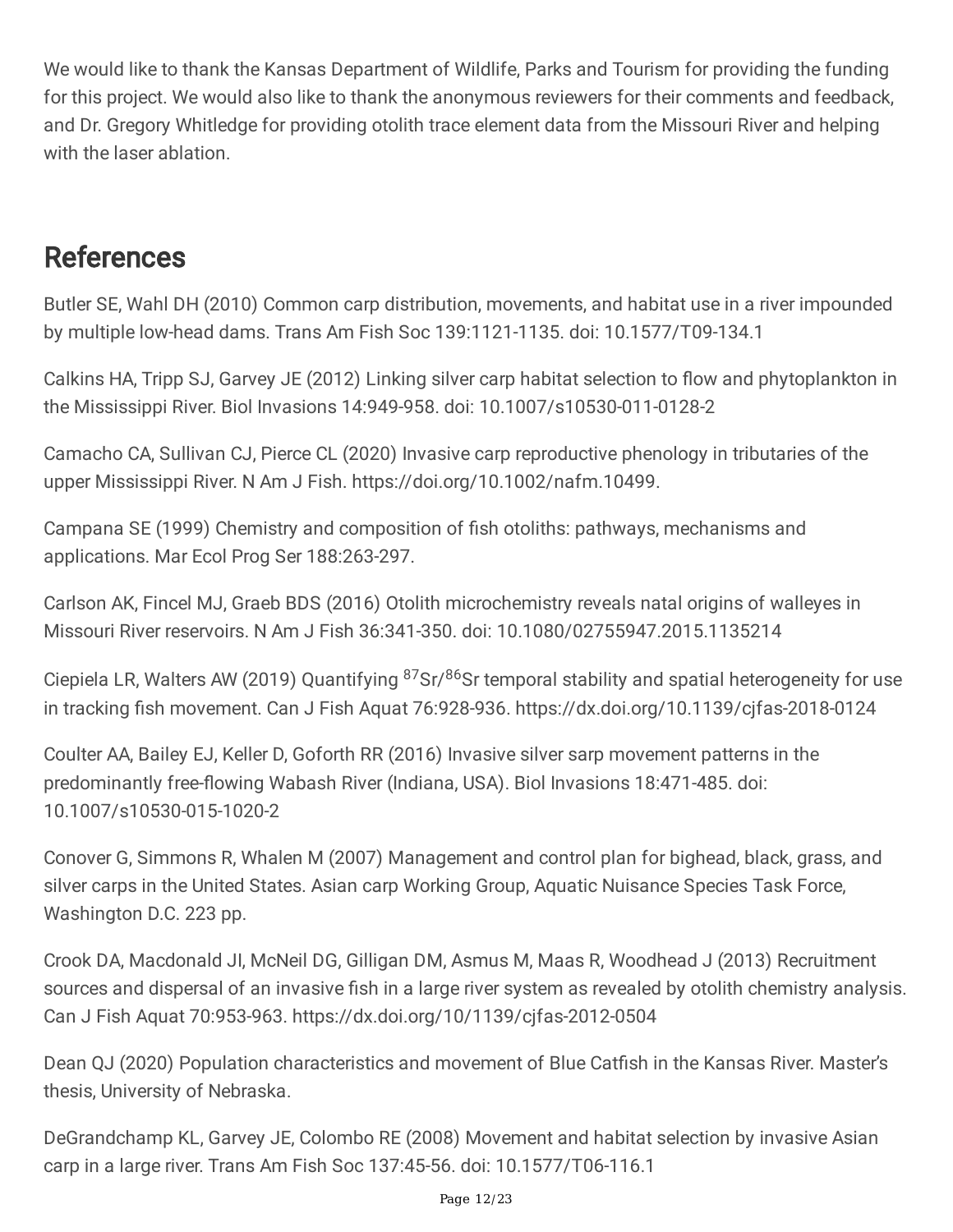Deters JE, Chapman DC, McElroy B (2013) Location and timing of Asian carp spawning in the lower Missouri River. Environ Biol Fishes 96:617-629. doi: 10.1007/s10641-012-0052-z

Dinov IO (2018) Data Science and Predictive Analytics. Cham, Switzerland.

Eitzmann JL, Makinster AS, Paukert CP (2007) Distribution and growth of blue sucker in a great plains river, USA. Fish Manag Ecol 14:255-262. doi: 10.1111/j.1365-2400.2007.00550.x

Eitzmann JL, Paukert CP (2010) Longitudinal differences in habitat complexity and fish assemblage structure of a great plains river. Am Midl Nat 163:14-32. https://doi.org/10.1674/0003-0031-163.1.14

Freeze M, Henderson S (1983) Distribution and status of the bighead carp and silver carp in Arkansas. N Am J Fish 2:197-200.

Galat DL, Fredrickson LH, Humburg DD, Bataille KJ, Bodie JR, Dohrenwend J, Gelwicks GT, Havel JE, Helmers DL, Hooker JB, Jones JR, Knowlton MF, Kubisiak J, Mazourek J, McColpin AC, Renken RB, Semlitsch RD (1998) Flooding to restore connectivity of regulated, large-river wetlands. BioSciene 48:721- 733.

Hammen JJ, Pherigo E, Doyle W, Finley J, Drews K, Goeckler JM (2019) A comparison between conventional boat electrofishing and the electrified dozer trawl for capturing silver carp in tributaries of the Missouri River, Missouri. N Am J Fish 39:582-588. doi: 10.1002/nafm.10297

Haupt KJ, Phelps QE (2016) Mesohabitat association in the Mississippi River basin: a long-term study on the catch rates and physical habitat association of juvenile silver carp and two native planktivores. Aquat Invasions 11:93-99. https://dx.doi.org/10.3391/ai.2016.11.1.10

Hayer C-A, Breeggemann JJ, Klumb RA, Graeb BDS, Bertrand KN (2014) Population characteristics of bighead and silver carp on the Northwestern front of their North American invasion. Aquat Invasions 9:289-303. https://dx.doi.org/10.3391/ai.2014.9.3.05

Hüssy K, Limberg KE, de Pontual H, Thomas ORB, Cook PK, Heimbrand Y, Blass M, Sturrock AM (2020) Trace element patterns in otoliths: the role of biomineralization. Rev Fish Sci Aquac. https://doi.org/10.1080/23308249.2020.1760204.

Hosen, JD, Aho KS, Appling AP, Creech EC, Fair JH, Hall RO Jr, Kyzivat ED, Lowenthal RS, Matt S, Morrison J, Saiers JE, Shanley JB, Weber LC, Yoon B, Raymond PA (2019) Enhancement of primary production during drought in a temperate watershed is greater in large rivers than headwater streams. Limnol Oceanogr 64:1458-1472. doi: 10.1002/lno.11127

Kolar CS, Chapman DC, Courtenay WR Jr, Housel CM, Williams JD (2005) Asian carps of the Genus  $Hypophthalmichthys$  (Pisces, Cyprinidae) – A biological synopsis and environmental risk assessment. National Invasive Species Council materials. 5.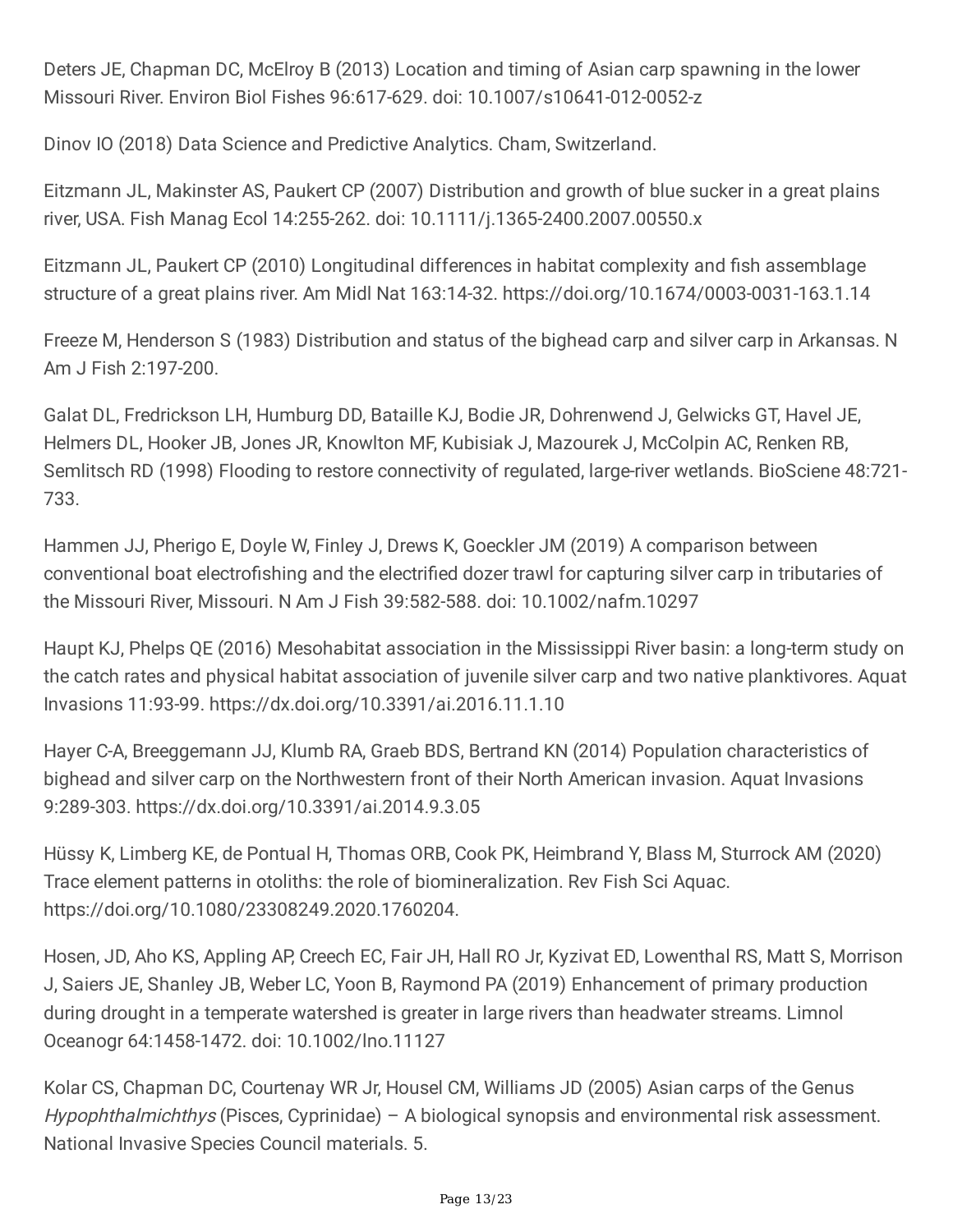Love SA, Lederman NJ, Widloe T, Whitledge GW (2019) Sources of bighead carp and silver carp found in Chicago urban fishing program ponds. Trans Am Fish Soc 148:417-425. doi: 10.1002/tafs.10142

Lu G, Wang C, Zhao J, Liao X, Wang J, Luo M, Zhu L, Bernatzhez L, Li S (2020) Evolution and genetics of bighead and silver carps: native population conservation versus species control. Evol Appl 13:1351-1362. doi: 10.1111/eva.12982

Makinster AS, Paukert CP (2008) Effects and utility of minimum length limits and mortality caps for flathead catfish in discrete reaches of a large prairie river. N Am J Fish 28:97-108. doi: 10.1577/M06- 268.1

Melancon S, Fryer BJ, Ludsin SA, Gagnon JE, Yang Z (2005) Effects of crystal structure on the uptake of metals by lake trout (Salvelinus namaycush) otoliths. Can J Fish Aquat 62:2609-2619. doi: 10.1139/F05-161

Norman JD, Whitledge GW (2015) Recruitment sources of invasive bighead carp (Hypophthalmichthys nobilis) and silver carp (H. molitrix) inhabiting the Illinois River. Biol Invasions 17:2999-3014. doi: 10.1007/s10530-015-0929-9

Pegg MA, Chick JH (2010) Habitat improvement in altered systems. In: Hubert WA, Quist MC (ed) Inland fisheries management in North America, 3<sup>rd</sup> edn. Bethesda, Maryland, pp 295-324.

Pegg MA, Pierce CL, Roy A (2003) Hydrological alteration along the Missouri River basin: a time series approach. Aquat Sci 65:63-72. doi: 1015-1621/03/010063-10

Perkin JS, Shattuck ZR, Bean PT, Bonner TH (2010) Movement and microhabitat association of guadalupe bass in two Texas rivers. N Am J Fish 30:33-46. doi: 10.1577/M09-070.1

Peters LM, Pegg MA, Reinhardt UL (2006) Movement of adult radio-tagged bighead carp in the Illinois River. Trans Am Fish Soc 135:1205-1212. doi: 10.1577/T05-162.1

Phelps QE, Whitledge GW, Tripp SJ, Smith KT, Garvey JE, Herzog DP, Ostendorf DE, Ridings JW, Crites JW, Hrabik RA, Doyle WJ, Hill TD (2012) Identifying river of origin for age-0 Scaphirhynchus sturgeons in the Missouri and Mississippi rivers using fin ray microchemistry. Can J Fish Aquat 69:930-941. doi: 10.1139/F2012-038

Porreca AP, Hintz WD, Whitledge GW, Rude NP, Heist EJ, Garvey JE (2016) Establishing ecologically relevant management boundaries: linking movement ecology with the conservation of Scaphirhynchus sturgeon. Can J Fish Aquat 73:877-884. https://dx.doi.org/10.1139/cjfas-2015-0352

Pracheil BM, George R, Chakoumakos BC (2019) Significance of otolith calcium carbonate crystal structure diversity to microchemistry studies. Rev Fish Biol Fish 29:569-588. https://doi.org/10.1007/s11160-019-09561-3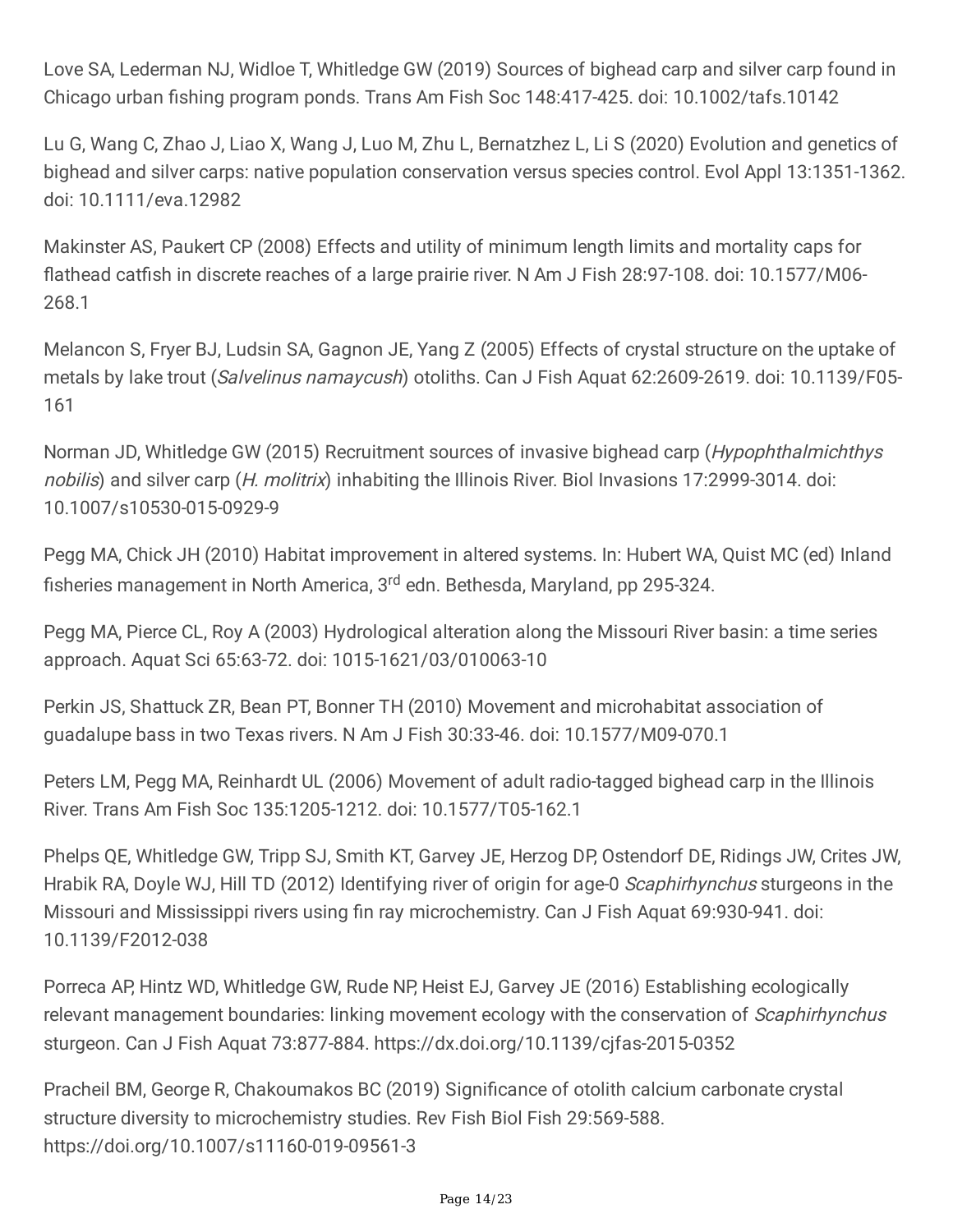Prechtel AR, Coulter AA, Etchison L, Jackson PR, Goforth RR (2018) Rang estimates and habitat use of invasive silver carp (*Hypophthalmichthys molitrix*): evidence of sedentary and mobile individuals. Hydrobiologia 805:203-218. doi: 10.1007/s10750-017-3296-y

Quist MC, Guy CS (1999) Spatial variation in population characteristics of the shovelnose sturgeon in the Kansas River. The Prairie Naturalist 31:65-74.

Quist MC, Tillma JS, Burlingame MN, Guy CS (1999) Overwinter habitat use of shovelnose sturgeon in the Kansas River. Trans Am Fish Soc 128:522-527.

R Core Team (2020) R: a language and environment for statistical computing. R Foundation for Statistical Computing, Vienna, Austria.

Rodríguez MA (2002) Restricted movement in stream fish: the paradigm is incomplete, not lost. Ecology 83:1-13.

Spurgeon JJ, Pegg MA, Halden NM (2018) Mixed-origins of channel catfish in a large-river tributary. Fish Res 198:195-202. https://dx.doi.org/10.1016/j.fishres.2017.09.001

Steffensen KD, Mestl GE (2016) Assessment of pallid sturgeon relative condition in the upper channelized Missouri River. J Freshw Ecol 31:583-595. doi: 10.1080/02705060.2016.1196465

Sturrock AM, Hunter E, Milton A, EIMF, Johnson RC, Waring CP, Trueman CN (2015) Quantifying physiological influences on otolith microchemistry. Methods Ecol Evol 6:806-816. doi: 10.1111/2041- 210X.12381

Therneau TM, Atkinson EJ, Mayo Foundation (2019) An introduction to recursive partitioning using the RPART routines. R Package Version 4.1-15, pp 1-14.

Thomas ORB, Ganio K, Roberts BR, Swearer SE (2017) Trace element-protein interactions in the endolymph of the inner ear of fish: implications for environmental reconstruction using otolith chemistry. Metallomics 9:239-249. doi: 10.1039/c6mt00189k

Tsehaye I, Catalano M, Sass G, Glover D, Roth B (2013) Prospects for fishery-induced collapse of invasive Asian carp in the Illinois River. Fisheries 38:445-454. doi: 10.1080/03632415.2013.836501

Werner JP (2020) Population demographics, distribution, and environmental history of Asian carp in a great plains river. Master's thesis, University of Nebraska.

Whitledge GW, Johnson BM, Martinez PJ, Martinez AM (2007) Sources of nonnative centrarchids in the upper Colorado River revealed by stable isotope and microchemical analyses of otoliths. Trans Am Fish Soc 136: 1263-1275. doi: 10.1577/T06-045.1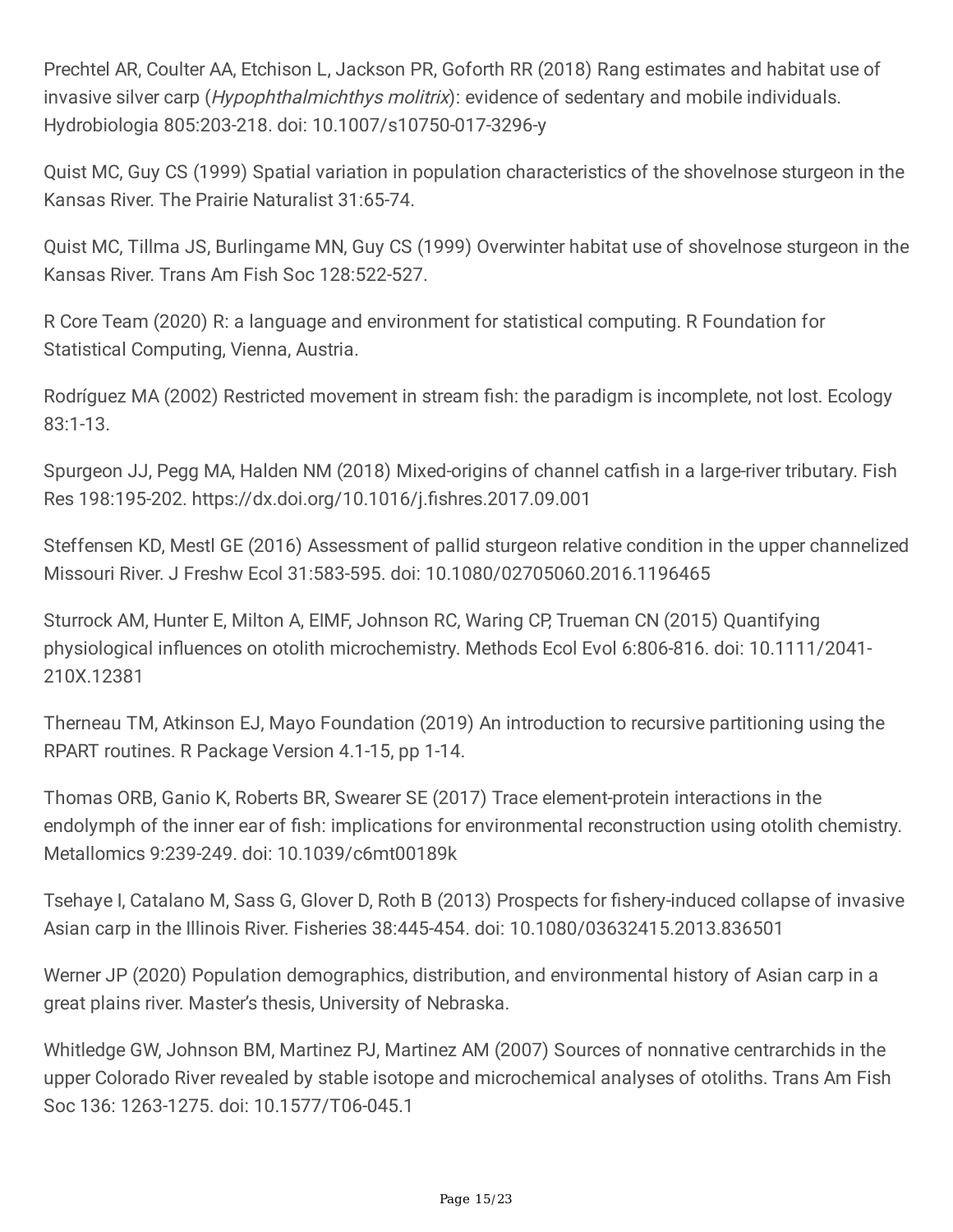Whitledge GW, Knights B, Vallazza J, Larson J, Weber MJ, Lamer JT, Phelps QE, Norman JD (2019) Identification of bighead carp and silver carp early-life environments and inferring Lock and Dam 19 passage in the upper Mississippi River: insights from otolith chemistry. Biol Invasions 21:1007-1020. https://10.1007/s10530-018-1881-2

Zeigler JM, Whitledge GW (2010) Assessment of otolith chemistry for identifying source environment of fishes in the lower Illinois River, Illinois. Hydrobiologia 638:109-119. doi: 10.1007/s10750-009-0033-1

## Tables

Table 1

Percent transient adult and juvenile Silver Carp in Segment 1 and Segment 2 of the Kansas River, and in both segments combined in 2018 and 2019. Total number of fish analyzed for otolith microchemistry are in parenthesis.

|                          | <b>Segment 1</b> | <b>Segment 2</b> | <b>Segments Combined</b> |
|--------------------------|------------------|------------------|--------------------------|
| <b>Adult Silver Carp</b> |                  |                  |                          |
| 2018                     | 49% ( $n = 69$ ) | 49% (n = $72$ )  | 49% (n = $141$ )         |
| 2019                     | $22\%$ (n = 18)  | $45\%$ (n = 80)  | $41\%$ (n = 98)          |
| <b>Years Combined</b>    | 44% ( $n = 87$ ) | $47\%$ (n = 152) |                          |
| Juvenile Silver Carp     |                  |                  |                          |
| 2018                     | $N/A (n = 0)$    | $N/A (n = 0)$    | $N/A (n = 0)$            |
| 2019                     | $34\%$ (n = 32)  | 40% ( $n = 5$ )  | $35\%$ (n = 37)          |
| <b>Years Combined</b>    | $34\%$ (n = 32)  | 40% (n = 5)      |                          |

### Table 2

Classification matrix for Silver Carp collected from Segment 2 of the Kansas River and from the Wakarusa River in 2018, and from isolated backwaters of the Missouri River used to build and test the recursive partitioning tree.

|                  | Sampled |    |                                            |  |  |
|------------------|---------|----|--------------------------------------------|--|--|
| Predicted        |         |    | Kansas River Missouri River Wakarusa River |  |  |
| Kansas River     | 12      | ') |                                            |  |  |
| Missouri River   |         | 2  |                                            |  |  |
| Wakarusa River 0 |         |    |                                            |  |  |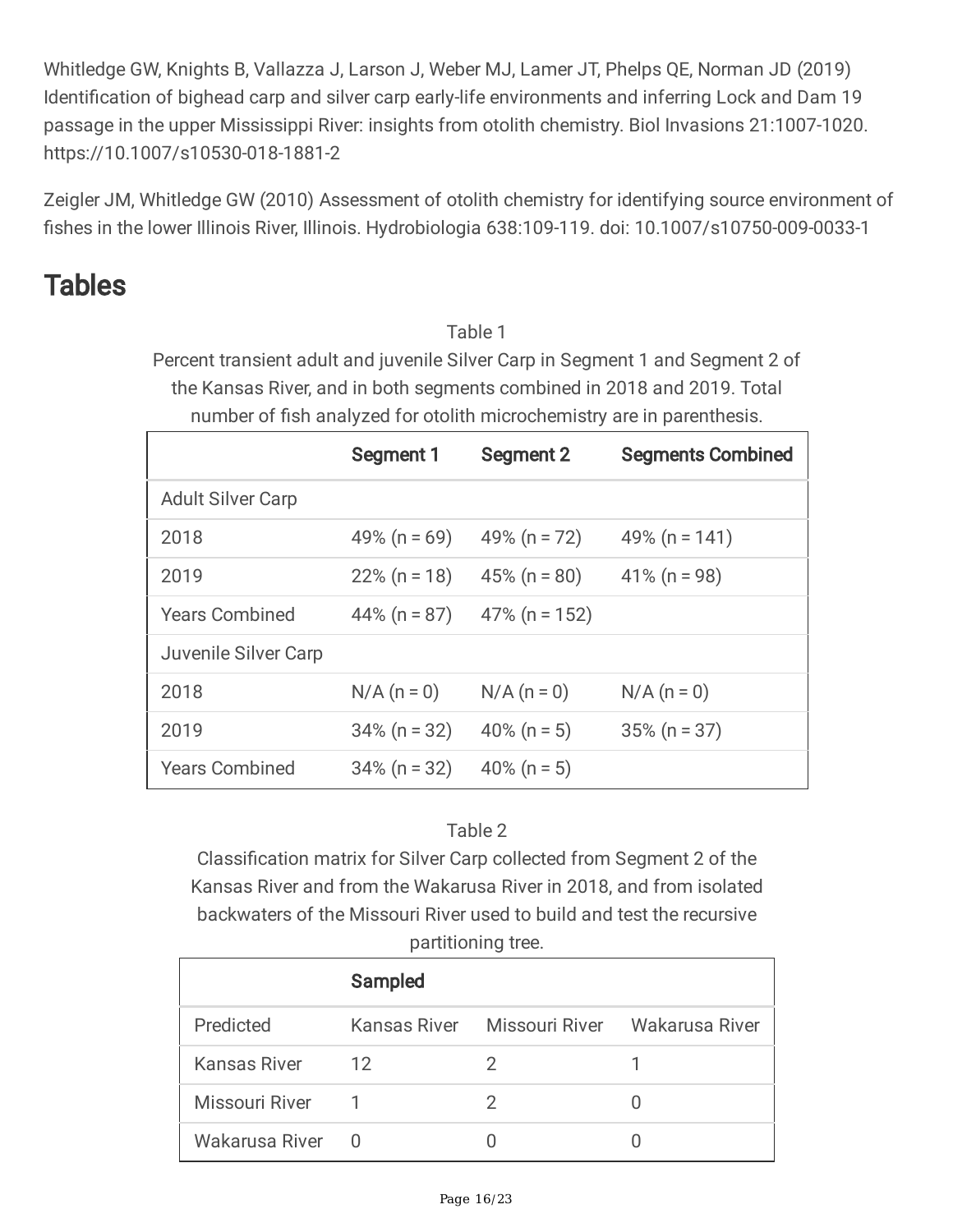#### Table 3

Number of transient adult and juvenile Silver Carp captured in the Kansas River that exhibit 1, 2,

and 3, movement events into the Missouri River for each segment. Natal origins from the Missouri River is the number of transient individuals with Missouri River Sr:Ca signatures at the nucleus of the otolith.

|                          |    | <b>Number of Movement Events</b> |                | <b>Natal Origins from the Missouri River</b> |
|--------------------------|----|----------------------------------|----------------|----------------------------------------------|
|                          |    | $\mathbf{2}$                     | 3              |                                              |
| <b>Adult Silver Carp</b> |    |                                  |                |                                              |
| Segment 1                | 25 | 12                               | 1              | 10                                           |
| Segment 2                | 57 | $12 \overline{ }$                | $\overline{2}$ | 9                                            |
| Juvenile Silver Carp     |    |                                  |                |                                              |
| Segment 1                | 9  | 2                                | $\overline{0}$ | 5                                            |
| Segment 2                |    |                                  | N              |                                              |

### **Figures**

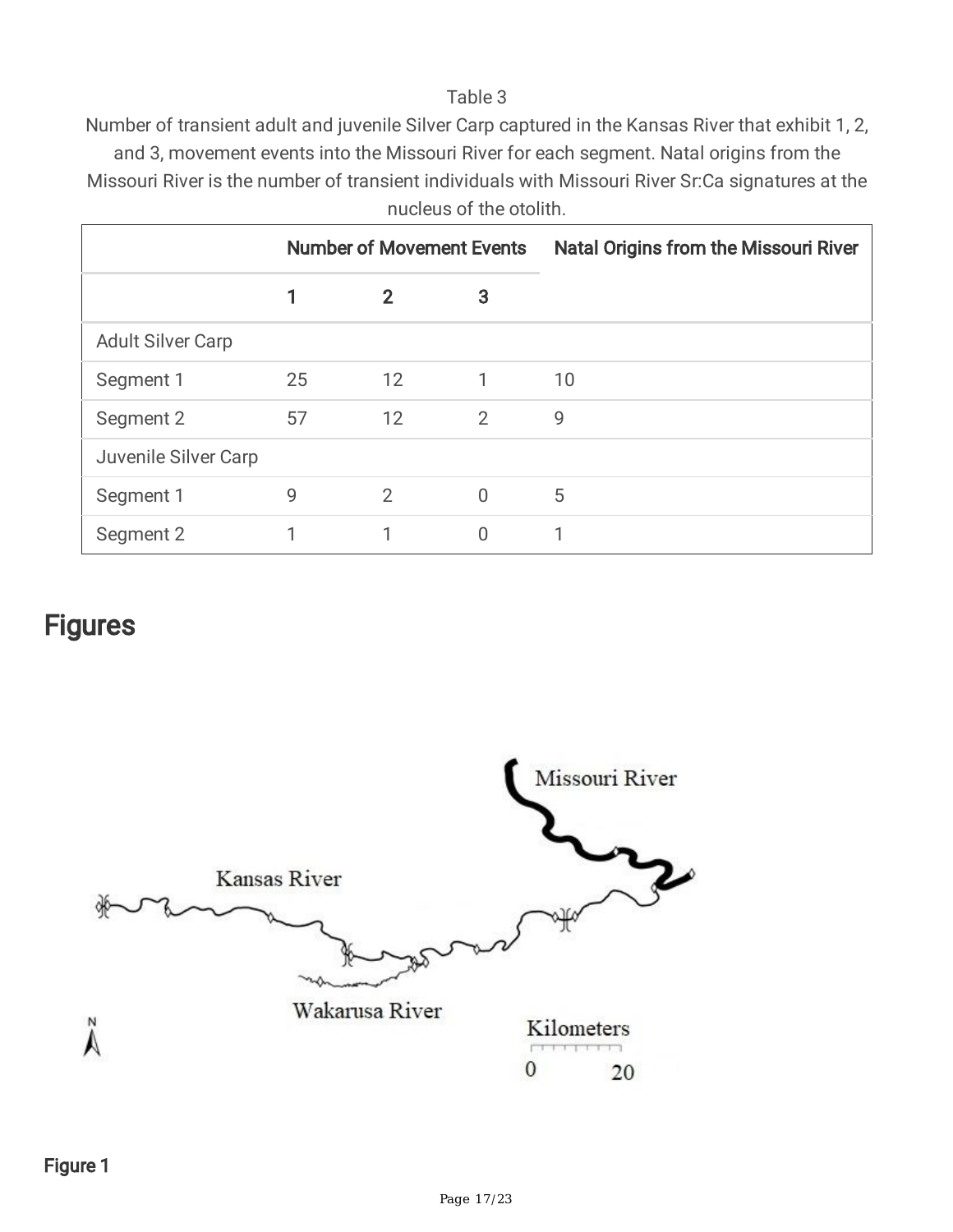Kansas River study area. Vertical black lines indicate the three main barriers on the river; (right to left) the Johnson County Weir, Bowersock Dam, and the Topeka Weir. Segment 1 (27 rkm) is between the confluence with the Missouri River and the Johnson County Weir, Segment 2 (56 rkm) is between the Johnson County Weir and Bowersock Dam, and Segment 3 (58 rkm) is between Bowersock Dam and the Topeka Weir. Open diamonds indicate water chemistry sample collection sites

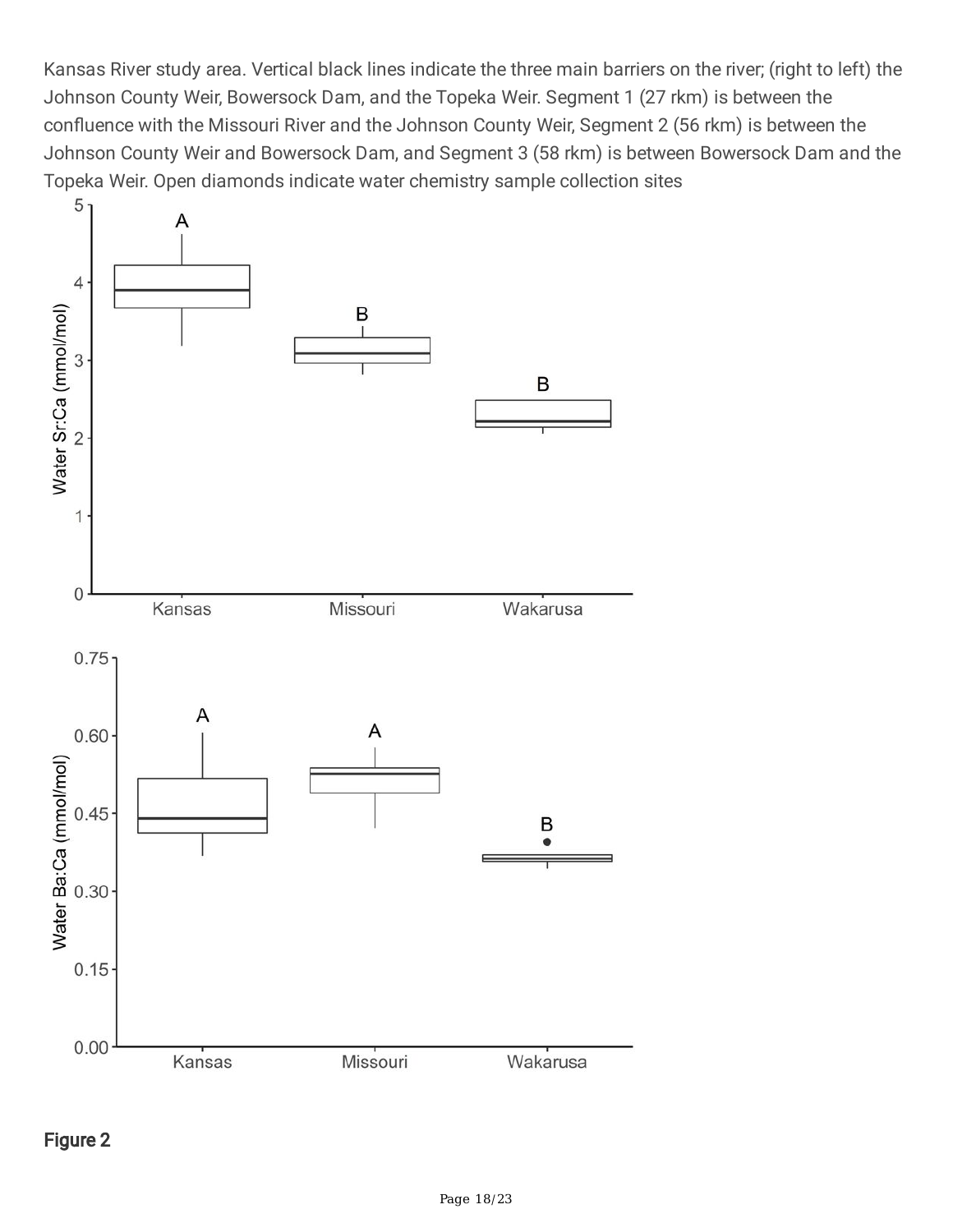Comparison of water microchemistry signatures from the Kansas, Missouri, and Wakarusa Rivers. The horizontal solid line within the box represents the median value, upper and lower limits of the box is quartile ranges, and whiskers are 95% confidence intervals of the median. Points represent data outside of the 95% confidence interval. Median water Sr:Ca and Ba:Ca ratios do not differ between rivers that bear the same letter above the box plot

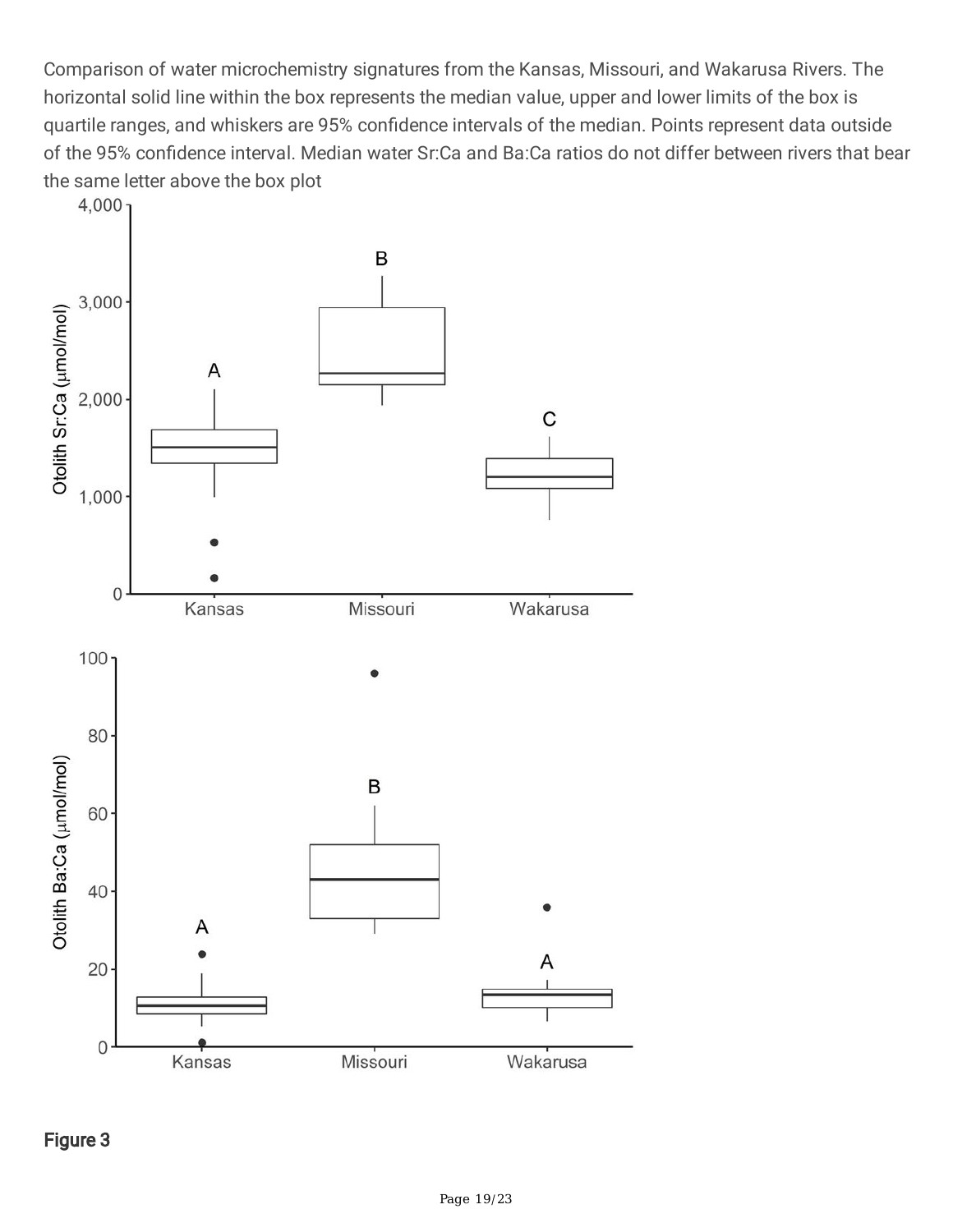Comparison of otolith microchemistry signatures ( $\sim$  30 $\mu$ m of data isolated from the edge of the otolith) from Silver Carp captured from Segment 2 of the Kansas River in 2018, the Wakarusa River in 2018, and isolated backwaters of the Missouri River. The horizontal solid line within the box represents the median value, upper and lower limits of the box are quartile ranges, and whiskers are 95% confidence intervals of the median. Points represent data outside of the 95% confidence interval. Median otolith Sr:Ca and Ba:Ca ratios do not differ between rivers that bear the same letter above the box plot



### Figure 4

Recursive partitioning tree used to classify environmental history of Silver Carp between the Kansas River and the Missouri River. The tree was pruned at size = 2 with a complexity parameter (cp) of 0.14.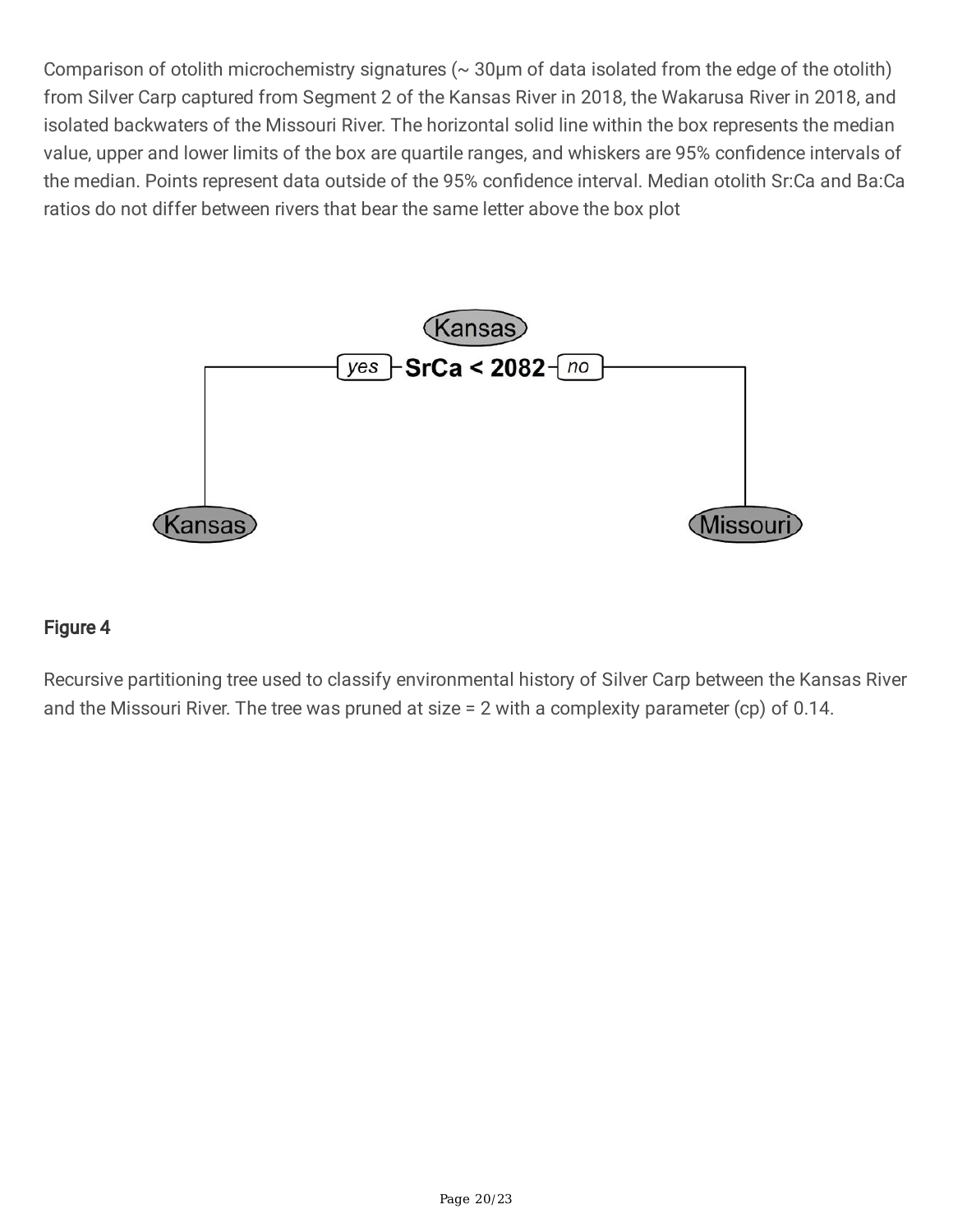

### Figure 5

Percent of laser ablation points above 2,082 μmol/mol Sr:Ca threshold for each individual transient fish by total length. Data points greater than 2,082 μmol/mol Sr:Ca were indicative of Missouri River trace element signatures in lapilli otoliths of Silver Carp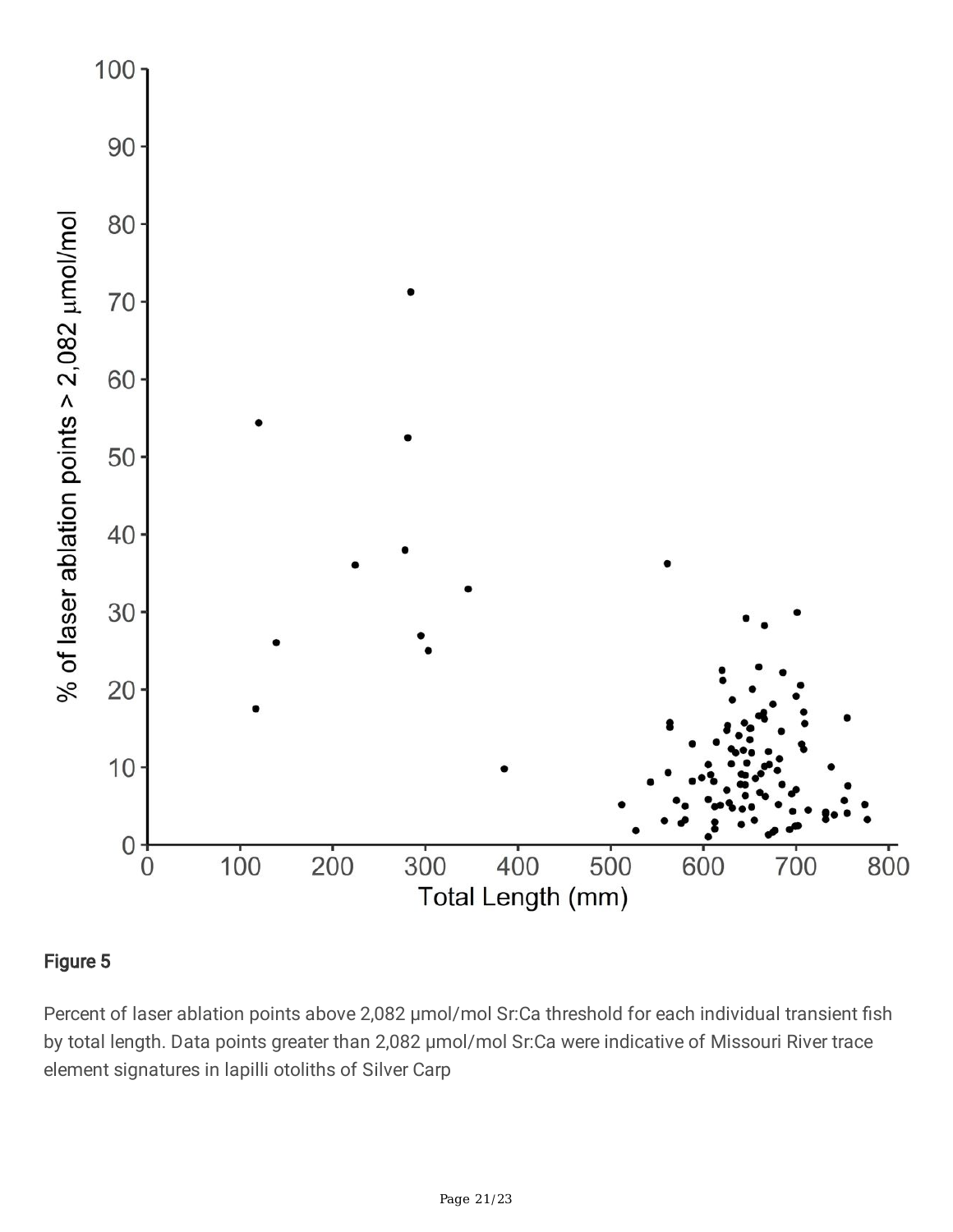

### Figure 6

Example of ablation data from three Silver Carp captured from the Kansas River that exhibit trace elemental signatures indicative of the Missouri River. The horizontal line represents the threshold between the Kansas and Missouri Rivers (Sr:Ca = 2,082 μmol/mol) where signatures above the line are from the Missouri River. The shaded region is data that corresponds to the nucleus of the otolith (i.e., natal origins). Fish number 180208-2 had natal origin signatures from the Missouri River as well as another